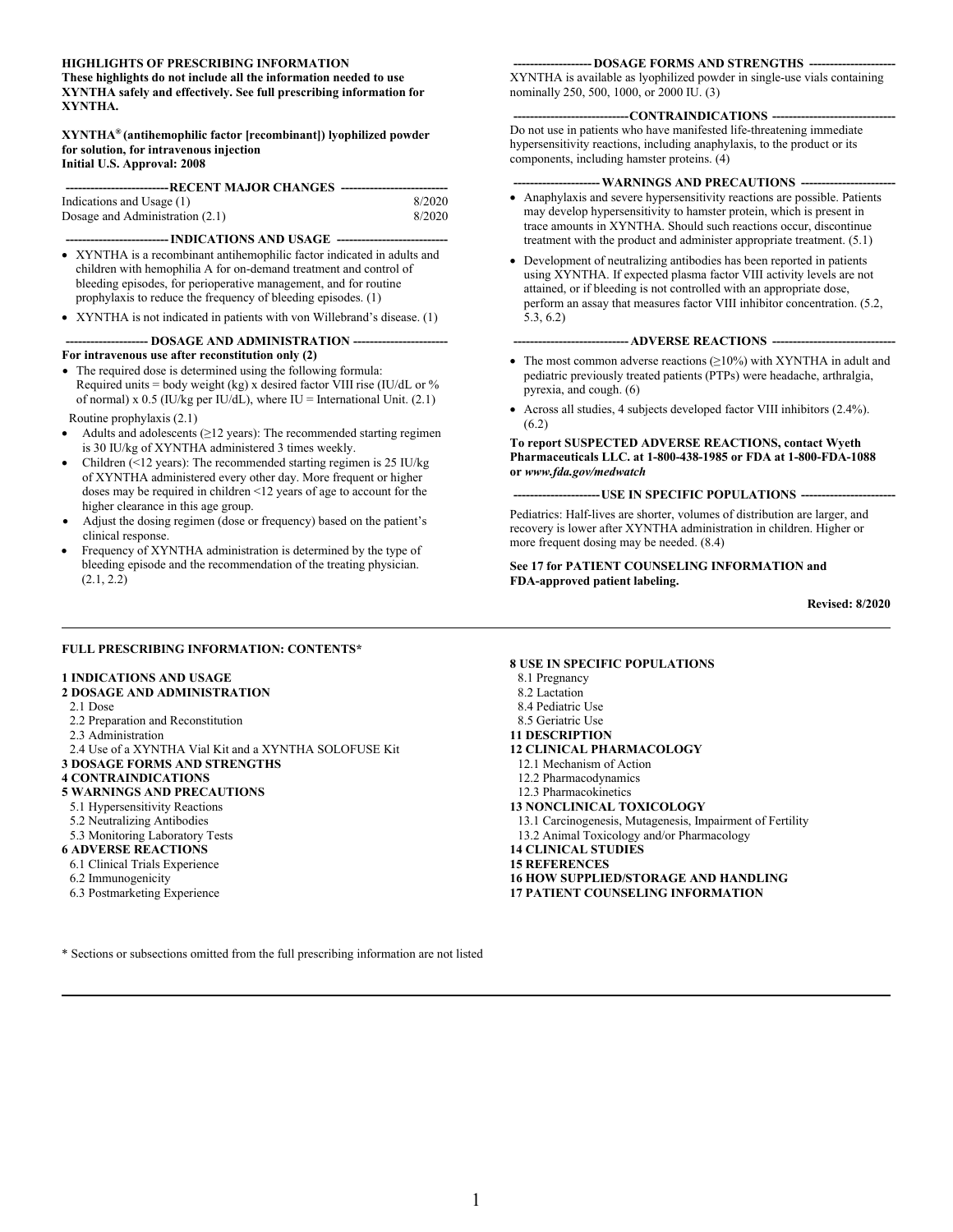## **FULL PRESCRIBING INFORMATION**

## **1 INDICATIONS AND USAGE**

XYNTHA, Antihemophilic Factor (Recombinant), is indicated for use in adults and children with hemophilia A (congenital factor VIII deficiency) for:

- On-demand treatment and control of bleeding episodes
- Perioperative management
- Routine prophylaxis to reduce the frequency of bleeding episodes

XYNTHA does not contain von Willebrand factor, and therefore is not indicated in patients with von Willebrand's disease.

## **2 DOSAGE AND ADMINISTRATION**

#### **For intravenous use after reconstitution only.**

#### **2.1 Dose**

- Dosage and duration of treatment depend on the severity of the factor VIII deficiency, the location and extent of bleeding, and the patient's clinical condition. Titrate the administered doses to the patient's clinical response.
- One International Unit (IU) of factor VIII activity corresponds approximately to the quantity of factor VIII in one milliliter of normal human plasma. The calculation of the required dosage of factor VIII is based upon the empirical finding that, on average, 1 IU of factor VIII per kg body weight raises the plasma factor VIII activity by approximately  $2$  IU/dL. $^2$

The expected *in vivo* peak increase in factor VIII level expressed as IU/dL (or % of normal) can be estimated using the following formulas:

## **Dosage (International Units) = body weight (kg) x desired factor VIII rise (IU/dL or % of normal) x 0.5 (IU/kg per IU/dL)**

**or**

## **IU/dL (or % of normal) = Total Dose (IU)/body weight (kg) x 2 [IU/dL]/[IU/kg]**

## *On-demand treatment and Control of Bleeding Episodes*

A guide for dosing XYNTHA for on-demand treatment and control of bleeding episodes is provided in Table 1. Maintain the plasma factor VIII activity at or above the levels (in % of normal or in IU/dL) outlined in Table 1 for the indicated period.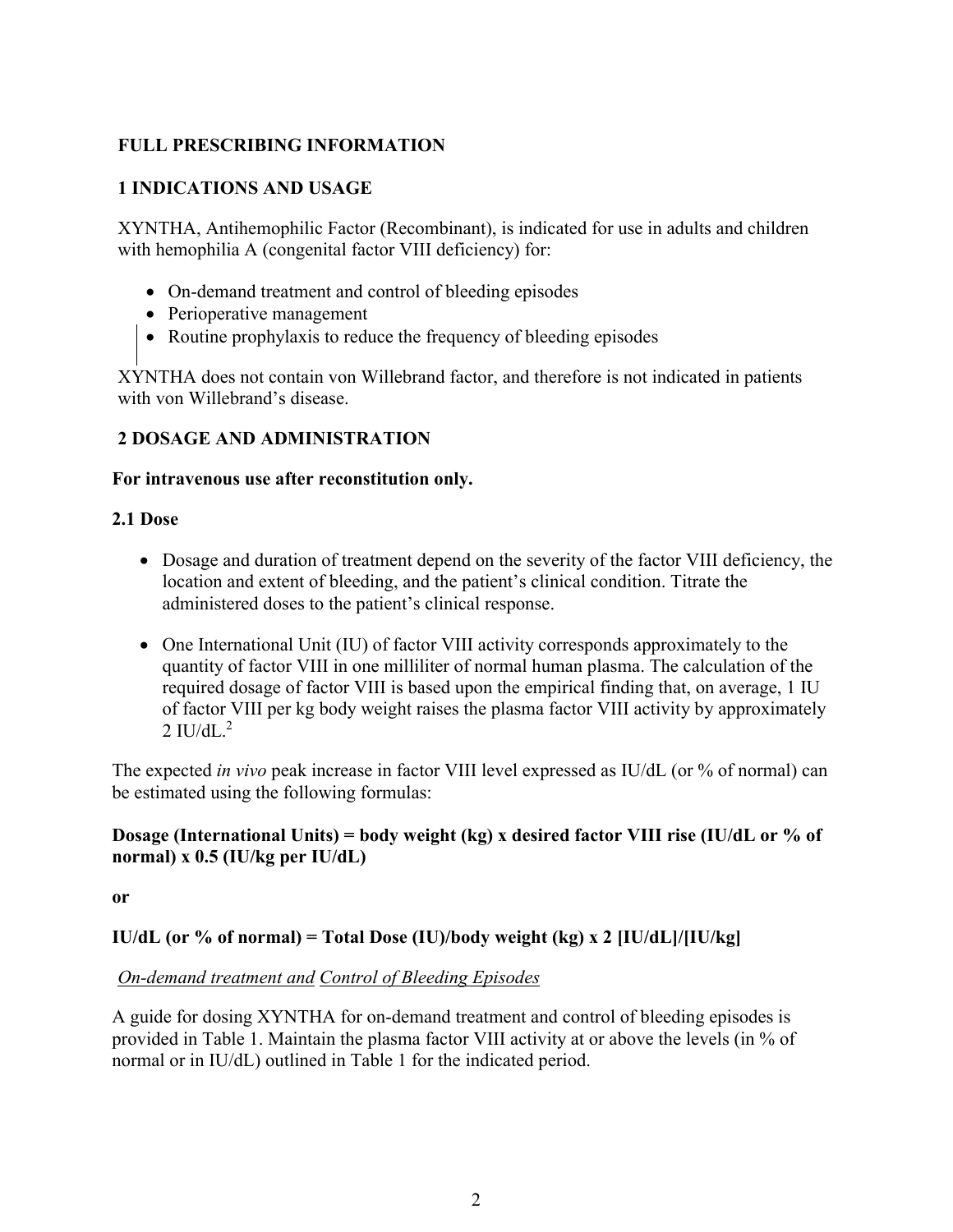|                                                                                                              | Table 1: Dosing for On-demand treatment and Control of Bleeding Episodes |           |                                                                               |  |  |
|--------------------------------------------------------------------------------------------------------------|--------------------------------------------------------------------------|-----------|-------------------------------------------------------------------------------|--|--|
| <b>Type of Bleeding</b><br>Episode                                                                           | Required (IU/dL or %<br>of normal)                                       | (hours)   | <b>Factor VIII Level</b> Frequency of Doses Duration of Therapy               |  |  |
| <b>Minor</b>                                                                                                 |                                                                          |           |                                                                               |  |  |
| Early hemarthrosis,<br>minor<br>muscle or oral bleeds.                                                       | 20-40                                                                    | 12-24     | At least 1 day,<br>depending<br>upon the severity of the<br>bleeding episode. |  |  |
| Moderate                                                                                                     |                                                                          |           |                                                                               |  |  |
| Bleeding into muscles.<br>Mild head trauma.<br>Bleeding into the oral<br>cavity.                             | $30 - 60$                                                                | $12 - 24$ | 3-4 days or<br>until adequate local<br>hemostasis is achieved.                |  |  |
| Major                                                                                                        |                                                                          |           |                                                                               |  |  |
| Gastrointestinal bleeding.<br>Intracranial, intra-<br>abdominal,<br>or intrathoracic bleeding.<br>Fractures. | $60 - 100$                                                               | $8-24$    | Until bleeding is<br>resolved.                                                |  |  |

#### *Perioperative Management*

A guide for dosing XYNTHA during surgery (perioperative management) is provided in Table 2. Maintain the plasma factor VIII activity level at or above the level (in % of normal or in IU/dL) outlined in Table 2 for the indicated period. Monitor the replacement therapy by means of plasma factor VIII activity.

| <b>Table 2: Dosing for Perioperative Management</b> |                                                                |                                      |                                                                                                                                                                                           |  |
|-----------------------------------------------------|----------------------------------------------------------------|--------------------------------------|-------------------------------------------------------------------------------------------------------------------------------------------------------------------------------------------|--|
| <b>Type of Surgery</b>                              | <b>Factor VIII Level</b><br>Required (IU/dL or %<br>of normal) | <b>Frequency of Doses</b><br>(hours) | <b>Duration of Therapy</b><br>(days)                                                                                                                                                      |  |
| <b>Minor</b>                                        |                                                                |                                      |                                                                                                                                                                                           |  |
| Minor operations,<br>including tooth<br>extraction. | $30 - 60$                                                      | $12 - 24$                            | 3-4 days or<br>until adequate local<br>hemostasis is achieved.<br>For tooth extraction, a<br>single infusion plus oral<br>antifibrinolytic therapy<br>within 1 hour may be<br>sufficient. |  |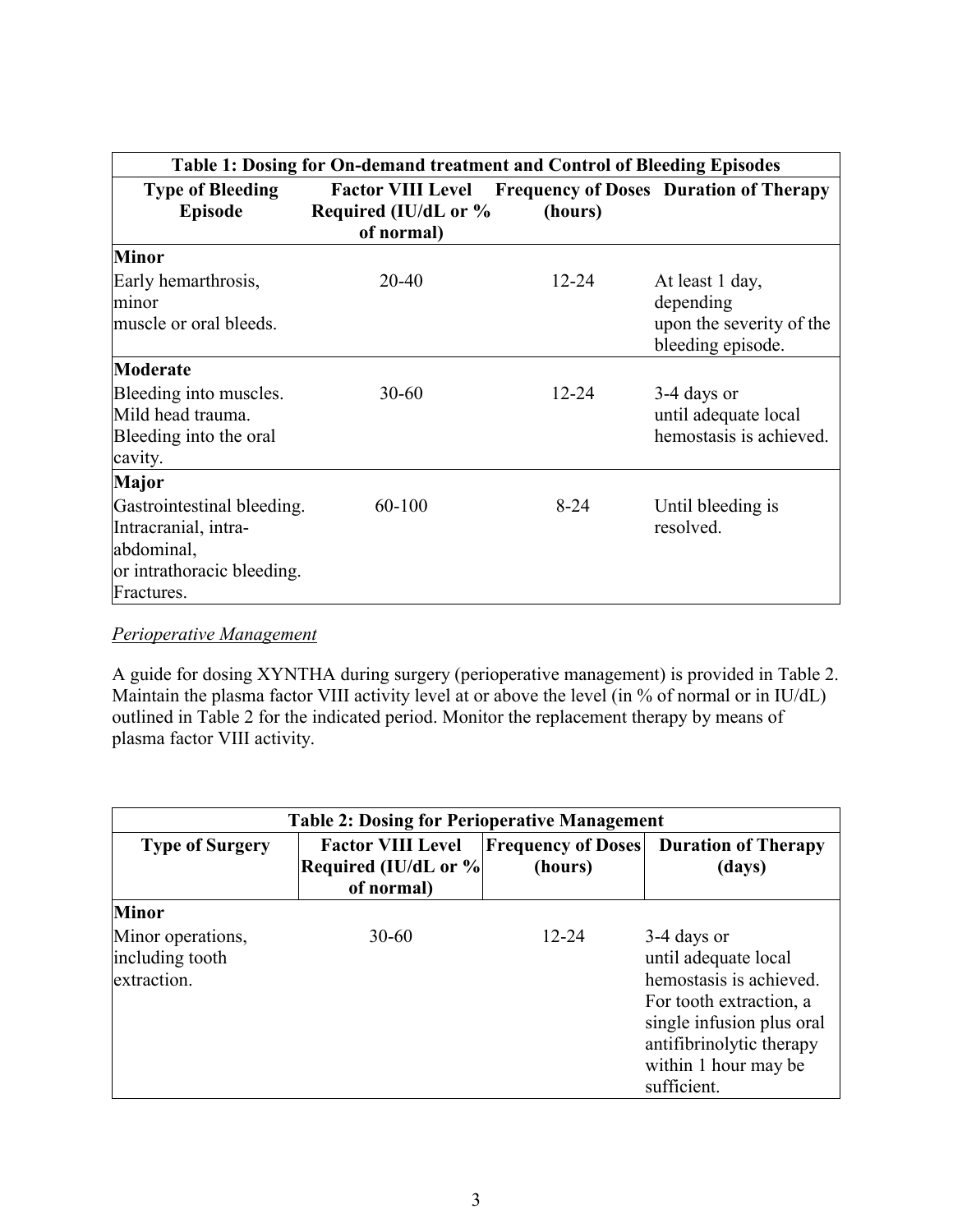| <b>Table 2: Dosing for Perioperative Management</b> |                                                                |                                      |                                                                                                                                      |  |
|-----------------------------------------------------|----------------------------------------------------------------|--------------------------------------|--------------------------------------------------------------------------------------------------------------------------------------|--|
| <b>Type of Surgery</b>                              | <b>Factor VIII Level</b><br>Required (IU/dL or %<br>of normal) | <b>Frequency of Doses</b><br>(hours) | <b>Duration of Therapy</b><br>(days)                                                                                                 |  |
| <b>Major</b>                                        |                                                                |                                      |                                                                                                                                      |  |
| Major operations.                                   | $60 - 100$                                                     | $8 - 24$                             | Until threat is<br>resolved, or in the case of<br>surgery, until adequate<br>local hemostasis and<br>wound healing are.<br>achieved. |  |

## *Routine Prophylaxis*

- Adults and adolescents (≥12 years): The recommended starting regimen is 30 IU/kg of XYNTHA administered 3 times weekly.
- Children (<12 years): The recommended starting regimen is 25 IU/kg of XYNTHA administered every other day. More frequent or higher doses may be required in children <12 years of age to account for the higher clearance in this age group [*see Clinical Pharmacology (12.3)*].
- Adjust the dosing regimen (dose or frequency) based on the patient's clinical response.

## **2.2 Preparation and Reconstitution**

## *Preparation*

- 1. Always wash hands before performing the following procedures.
- 2. Use aseptic technique during the reconstitution procedures.
- 3. Use all components in the reconstitution and administration of this product as soon as possible after opening their sterile containers to minimize unnecessary exposure to the atmosphere.

## *Note:*

- If the patient uses more than one vial of XYNTHA per infusion, reconstitute each vial according to the following instructions. Remove the diluent syringe, leaving the vial adapter in place. Use a separate 10 milliliter or larger luer lock syringe (not included in this kit) to draw back the reconstituted contents of each vial. Do not detach the diluent syringe or the large luer lock syringe until ready to attach the large luer lock syringe to the next vial adapter.
- If the patient uses one vial of XYNTHA with one XYNTHA SOLOFUSE<sup>®</sup> for the infusion, reconstitute the vial and the syringe according to the instructions for each respective product kit. Use a separate 10 milliliter or larger luer lock syringe (not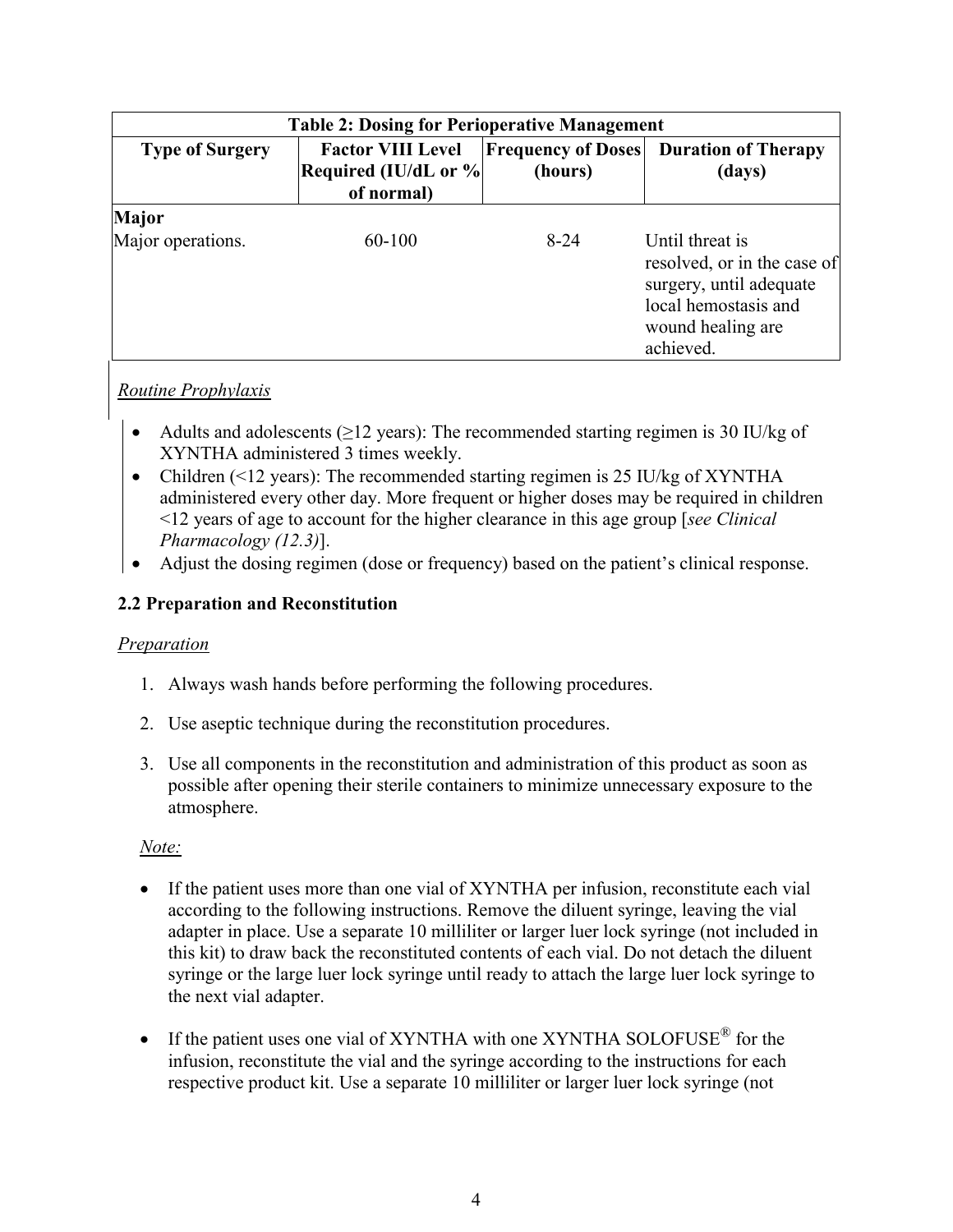included in this kit) to draw back the reconstituted contents of the vial and the syringe. [*see Dosage and Administration (2.4)*]

## *Reconstitution*

- 1. Allow the XYNTHA vial and the prefilled diluent syringe to reach room temperature.
- 2. Remove the plastic flip-top cap from the XYNTHA vial to expose the central portions of the rubber stopper.



- 3. Wipe the top of the vial with the alcohol swab provided, or use another antiseptic solution, and allow to dry. After cleaning, do not touch the rubber stopper or allow it to touch any surface.
- 4. Peel back the cover from the clear plastic vial adapter package. **Do not remove the adapter from the package.**
- 5. Place the XYNTHA vial on a flat surface. While holding the adapter package, place the vial adapter over the XYNTHA vial and press down firmly on the package until the adapter spike penetrates the vial stopper.



6. Grasp the plunger rod as shown in the diagram. Avoid contact with the shaft of the plunger rod. Attach the threaded end of the plunger rod to the diluent syringe plunger by pushing and turning firmly.



7. Break off the tamper-resistant plastic tip cap from the diluent syringe by snapping the perforation of the cap. Do not touch the inside of the cap or the syringe tip. The diluent syringe may need to be recapped (if not administering reconstituted XYNTHA immediately), so place the cap on its top on a clean surface in a spot where it would be least likely to become environmentally contaminated.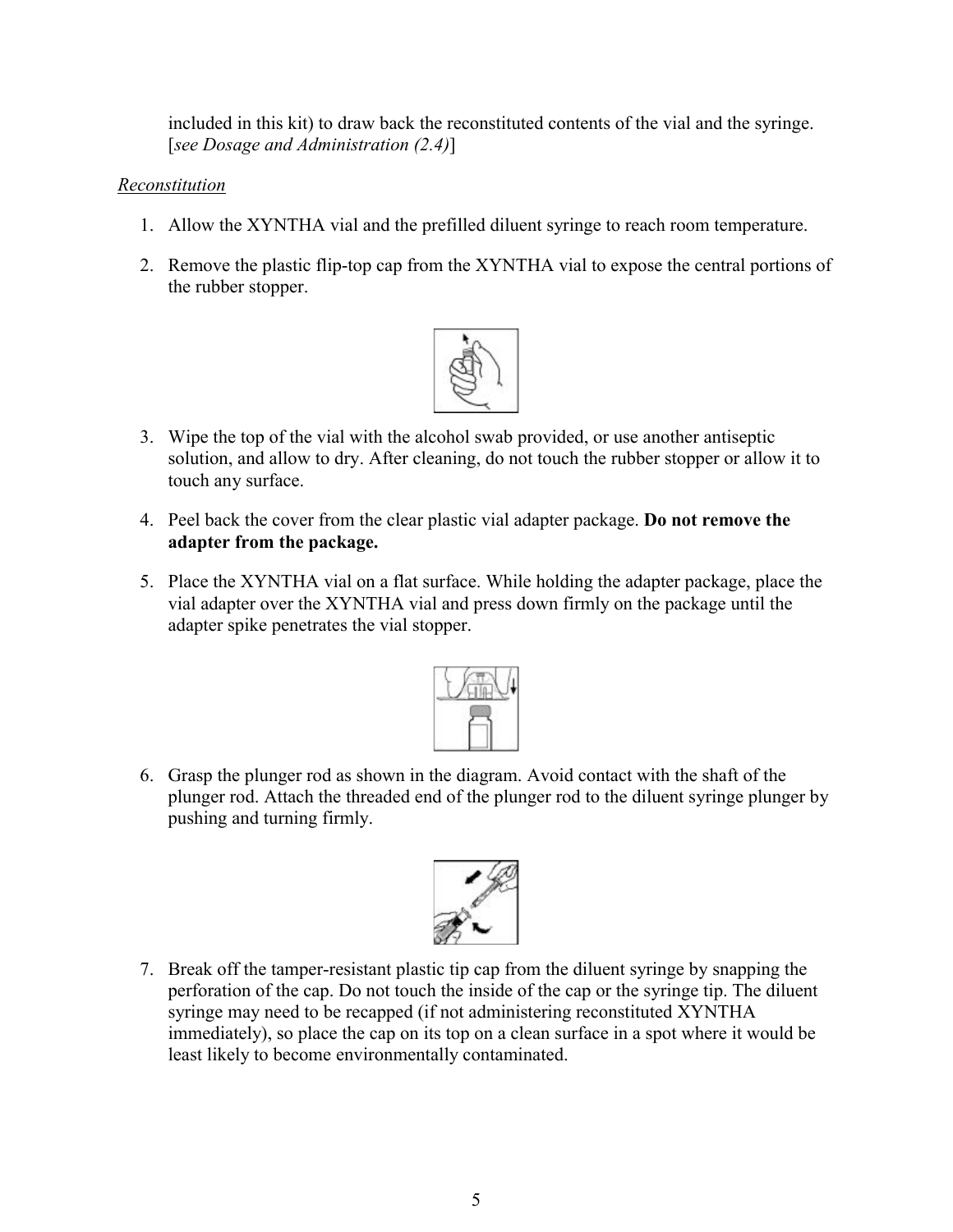

8. Lift the package away from the adapter and discard the package.



9. Place the XYNTHA vial, with the adapter attached, on a flat surface. Connect the diluent syringe to the vial adapter by inserting the tip into the adapter opening while firmly pushing and turning the syringe clockwise until secured.



10. Slowly depress the plunger rod to inject all the diluent into the XYNTHA vial.



11. Without removing the syringe, **gently** swirl the contents of the XYNTHA vial until the powder is dissolved.

*Note:* The final solution should be inspected visually for particulate matter before administration. The solution should be clear to slightly opalescent and colorless. If it is not, discard the solution and use a new kit.

12. Invert the XYNTHA vial and slowly draw the solution into the syringe.



13. Detach the syringe from the vial adapter by gently pulling and turning the syringe counterclockwise. Discard the empty XYNTHA vial with the adapter attached.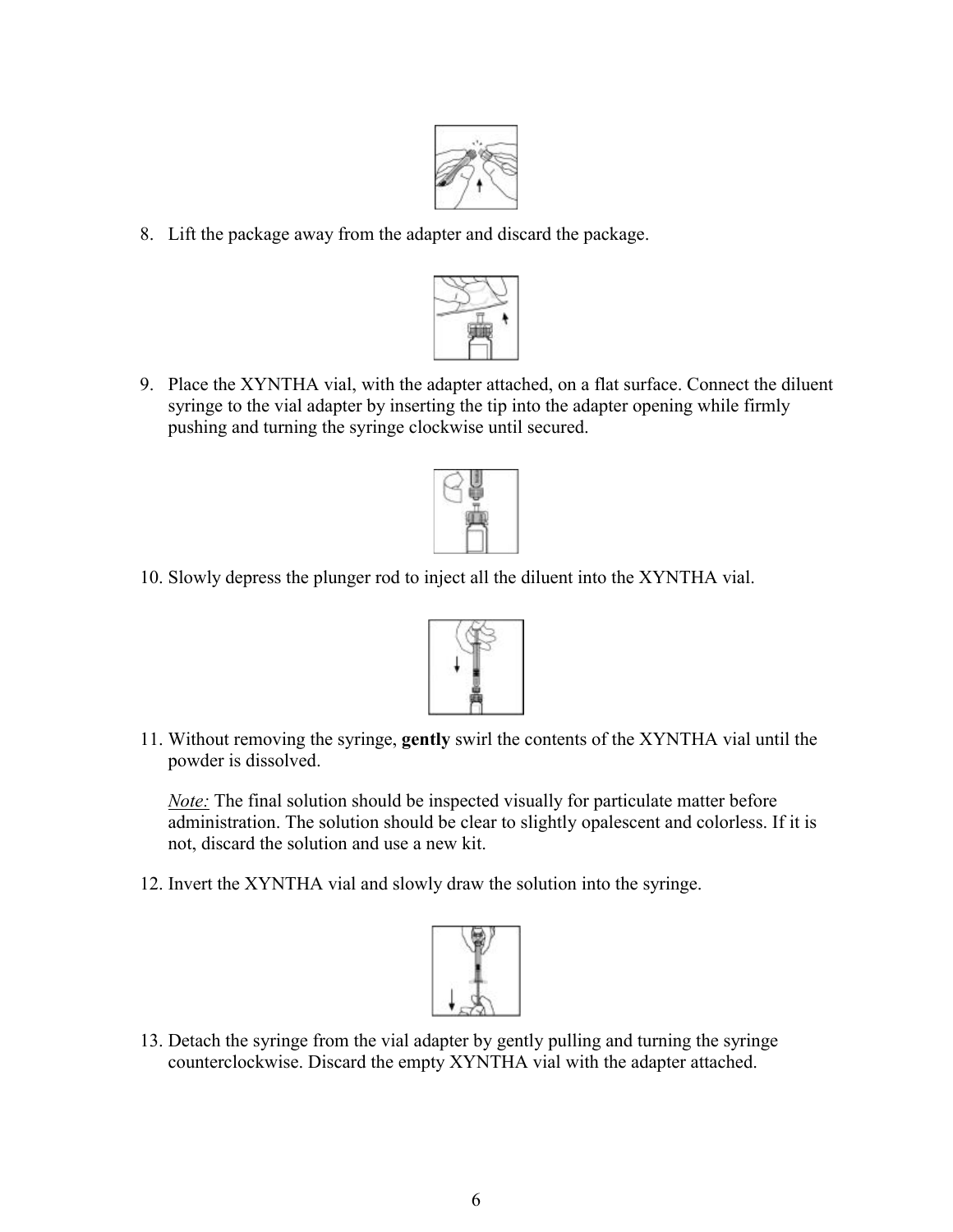## *Note:*

- If the solution is not used immediately, carefully replace the syringe cap. Do not touch the syringe tip or the inside of the cap.
- Store the reconstituted solution at room temperature prior to administration, but use within 3 hours after reconstitution.
- XYNTHA, when reconstituted, contains polysorbate 80, which is known to increase the rate of di-(2-ethylhexyl) phthalate (DEHP) extraction from polyvinyl chloride (PVC). This should be considered during the preparation and administration of XYNTHA, including storage time elapsed in a PVC container following reconstitution. **The tubing of the infusion set included with this kit does not contain DEHP.**

## **2.3 Administration**

## **For intravenous infusion after reconstitution only.**

Inspect the final XYNTHA solution visually for particulate matter and discoloration prior to administration, whenever solution and container permit. The solution should be clear to slightly opalescent and colorless. If it is not, discard the solution and use a new kit.

Use the tubing and the prefilled diluent syringe provided in this kit or a single sterile disposable plastic syringe. Do not administer XYNTHA in the same tubing or container with other medicinal products.

- 1. Attach the syringe to the luer end of the infusion set tubing provided.
- 2. Apply a tourniquet and prepare the injection site by wiping the skin well with an alcohol swab provided in the kit.



- 3. Remove the protective needle cover and perform venipuncture. Insert the needle on the infusion set tubing into the vein, and remove the tourniquet. Verify proper needle placement.
- 4. Inject the reconstituted XYNTHA product intravenously over several minutes. The rate of administration should be determined by the patient's comfort level.

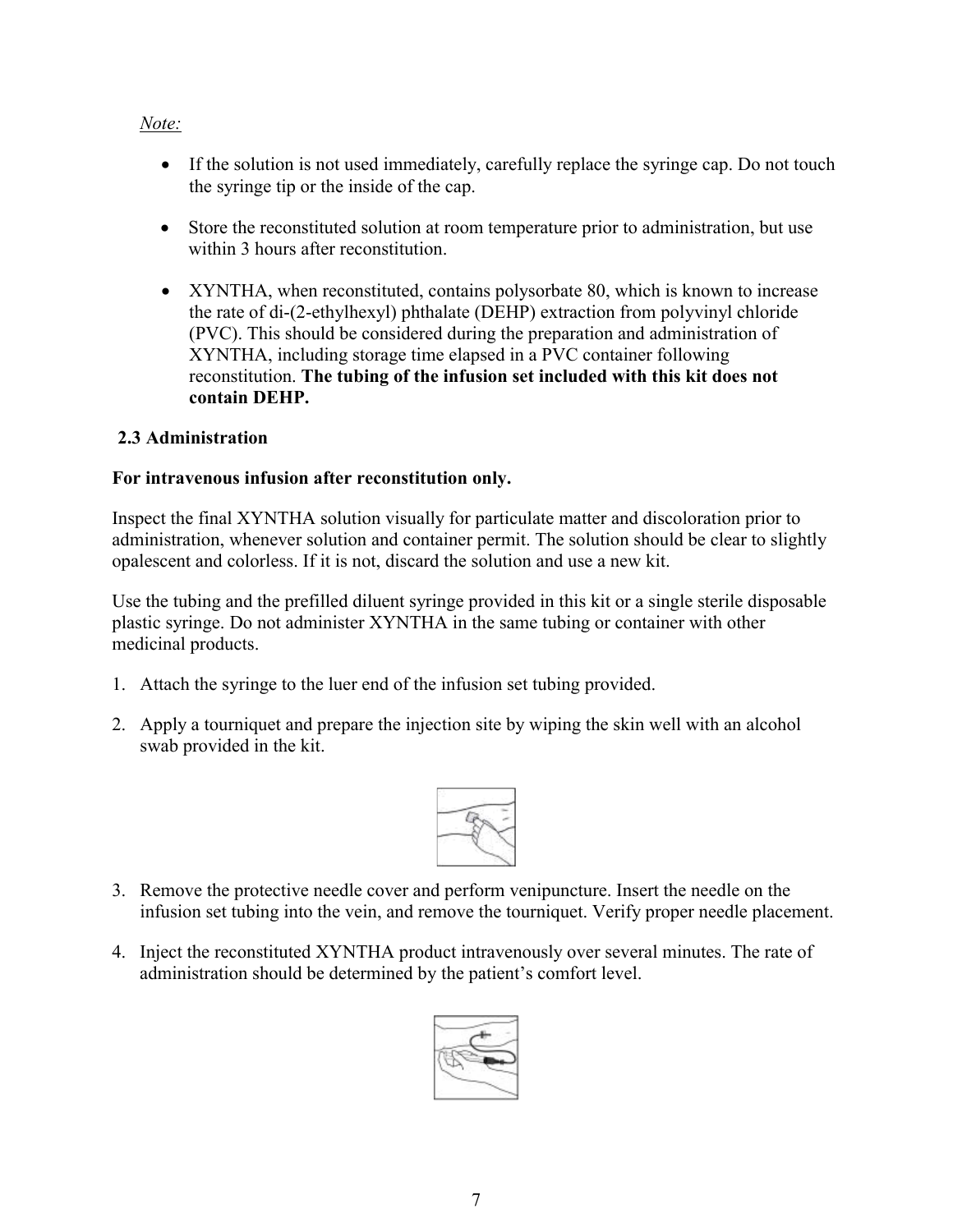5. After infusing XYNTHA, remove and discard the infusion set. The amount of drug product left in the infusion set will not affect treatment.

*Note:* Dispose of all unused solution, the empty vial(s), and other used medical supplies in an appropriate container.

## **2.4 Use of a XYNTHA Vial Kit with a XYNTHA SOLOFUSE Kit**

These instructions are for the use of only one XYNTHA Vial Kit with one XYNTHA SOLOFUSE Kit.

- 1. Reconstitute the XYNTHA vial using the instructions described in Preparation and Reconstitution [*see Dosage and Administration (2.2)*].
- 2. Detach the empty diluent syringe from the vial adapter by gently turning and pulling the syringe counterclockwise, leaving the contents in the XYNTHA vial with the vial adapter in place.



3. Reconstitute the XYNTHA SOLOFUSE using the instructions included with the product kit, remembering to remove most, but not all, of the air from the drug product chamber.



4. After removing the protective blue vented cap, connect the XYNTHA SOLOFUSE to the vial adapter by inserting the tip into the adapter opening while firmly pushing and turning the syringe clockwise until secured.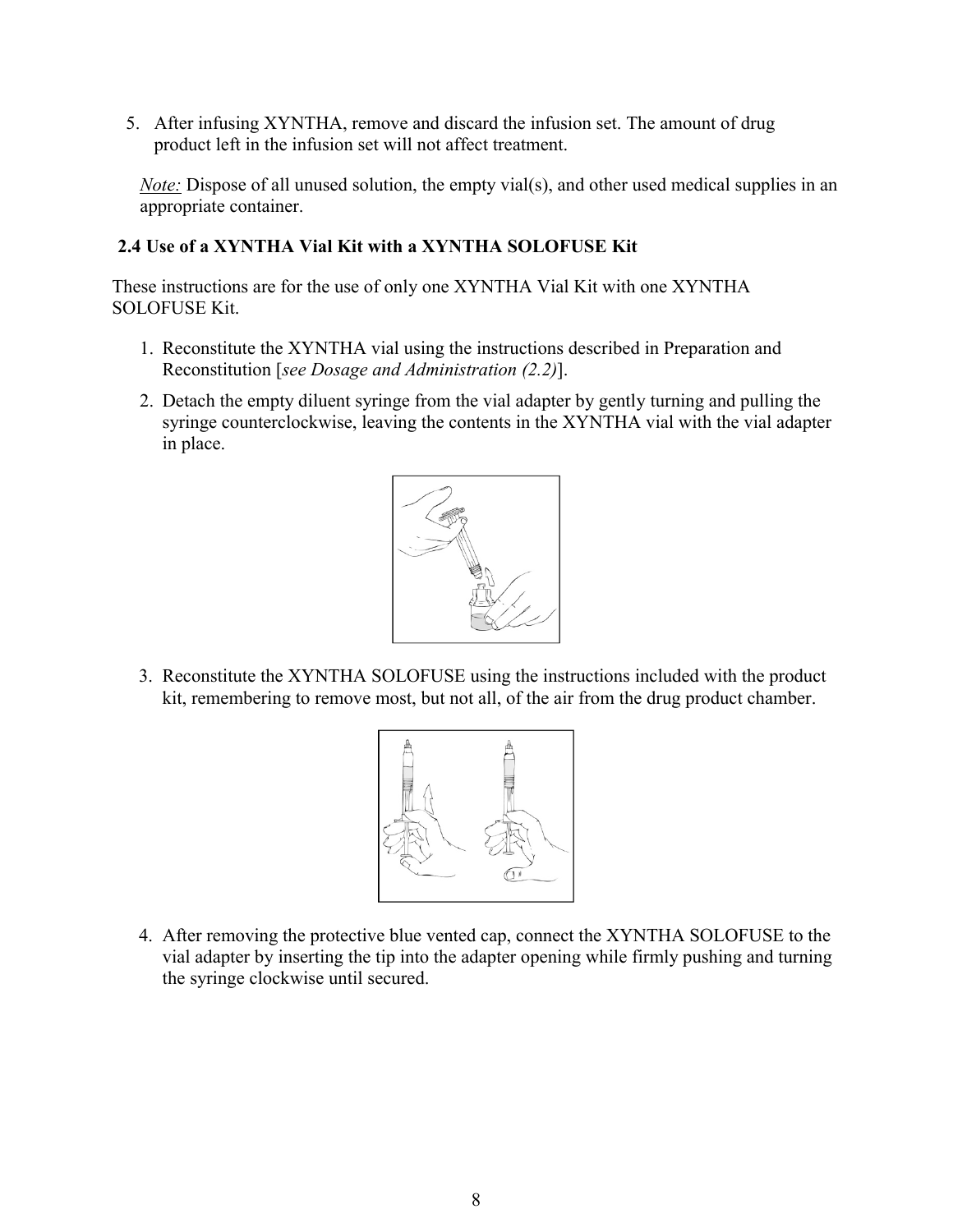

5. Slowly depress the plunger rod of the XYNTHA SOLOFUSE until the contents empty into the XYNTHA vial. The plunger rod may move back slightly after release.



6. Detach and discard the empty XYNTHA SOLOFUSE from the vial adapter.

*Note:* If the syringe turns without detaching from the vial adapter, grasp the white collar and turn.



7. Connect a sterile 10 milliliter or larger luer lock syringe to the vial adapter. Inject some air into the vial to make withdrawing the vial contents easier.

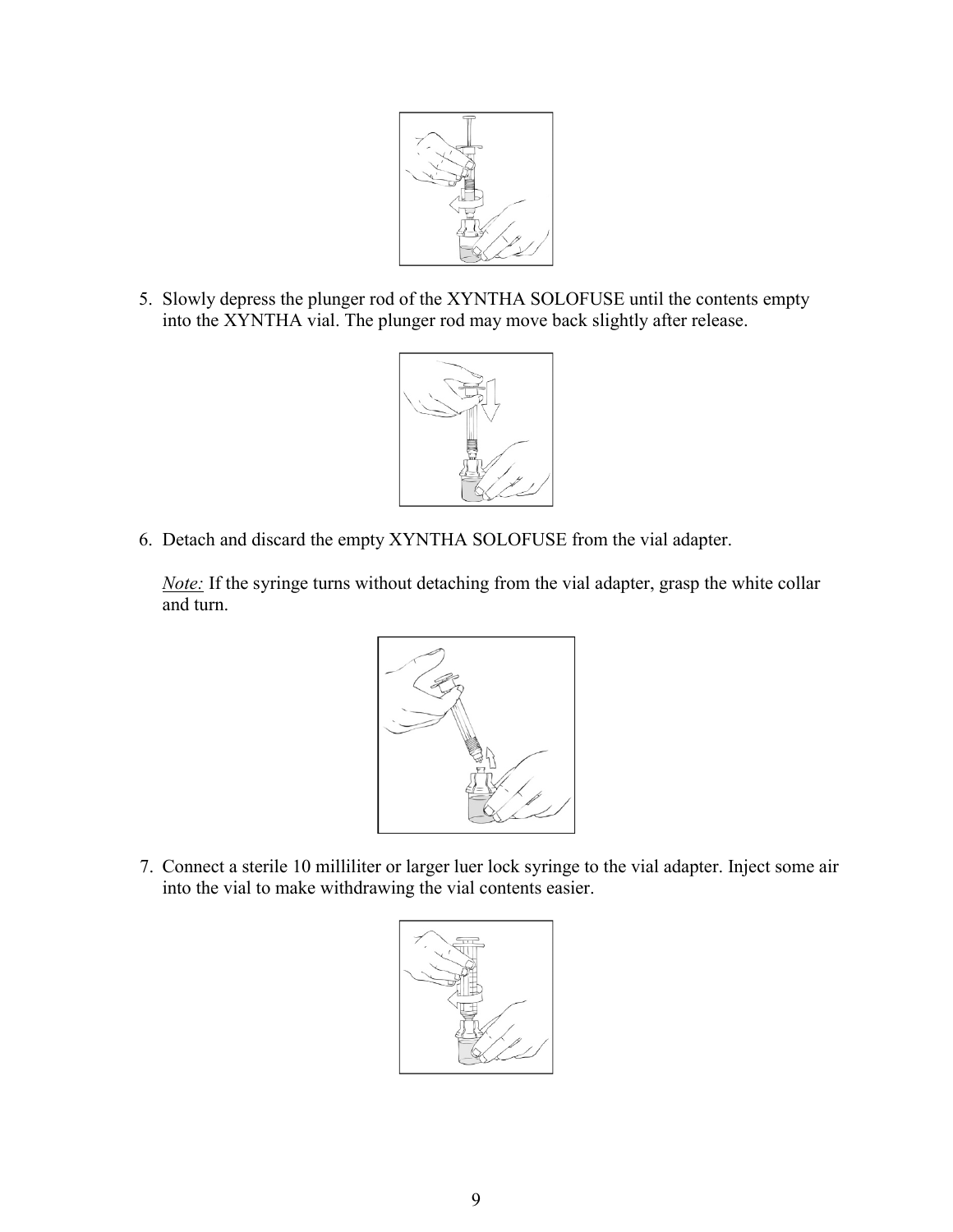8. Invert the vial and slowly draw the solution into the large luer lock syringe.



- 9. Detach the syringe from the vial adapter by gently turning and pulling the syringe counterclockwise. Discard the vial with the adapter attached.
- 10. Attach the infusion set to the large luer lock syringe as directed [*see Dosage and Administration (2.3)*].

# **3 DOSAGE FORMS AND STRENGTHS**

XYNTHA is available as a white to off-white lyophilized powder in the following nominal dosages:

- 250 International Units
- 500 International Units
- 1000 International Units
- 2000 International Units

Each XYNTHA vial has the actual recombinant factor VIII (rFVIII) potency in International Units stated on the label.

## **4 CONTRAINDICATIONS**

XYNTHA is contraindicated in patients who have manifested life-threatening immediate hypersensitivity reactions, including anaphylaxis, to the product or its components, including hamster proteins.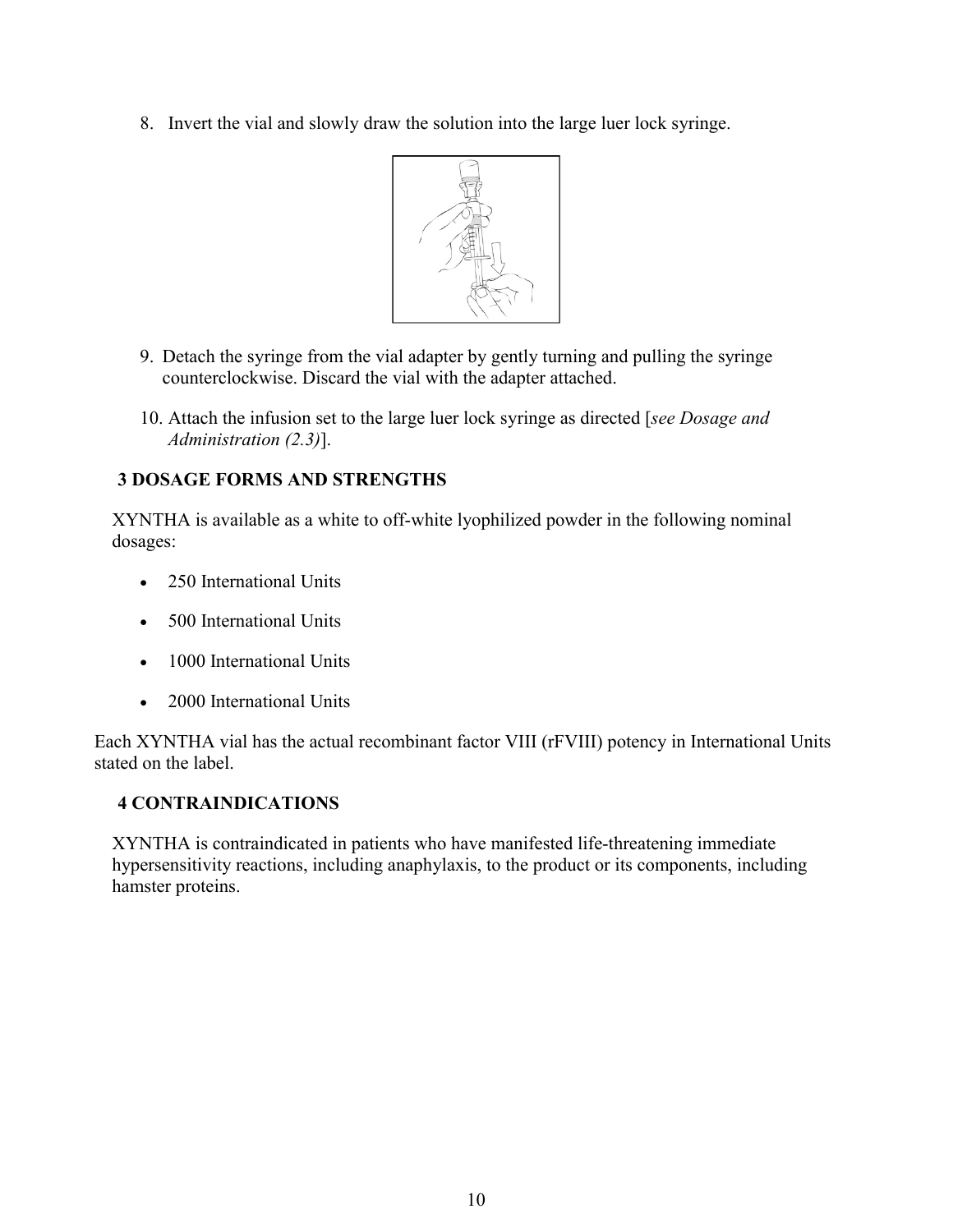## **5 WARNINGS AND PRECAUTIONS**

## **5.1 Hypersensitivity Reactions**

Allergic-type hypersensitivity reactions, including anaphylaxis, are possible with XYNTHA. Inform patients of the early signs or symptoms of hypersensitivity reactions (including hives [rash with itching], generalized urticaria, chest tightness, wheezing, and hypotension) and anaphylaxis. Discontinue XYNTHA if hypersensitivity symptoms occur and administer appropriate emergency treatment.

XYNTHA contains trace amounts of hamster proteins. Patients treated with this product may develop hypersensitivity to these non-human mammalian proteins.

## **5.2 Neutralizing Antibodies**

Inhibitors have been reported following administration of XYNTHA. Monitor patients for the development of factor VIII inhibitors by appropriate clinical observations and laboratory tests. If expected factor VIII activity plasma levels are not attained, or if bleeding is not controlled with an appropriate dose, perform an assay that measures factor VIII inhibitor concentration to determine if a factor VIII inhibitor is present [*see Warnings and Precautions (5.3)*].4,5,6,7,8,9,10,11,12

## **5.3 Monitoring Laboratory Tests**

- Use individual factor VIII values for recovery and, if clinically indicated, other pharmacokinetic characteristics to guide dosing and administration.
- Monitor plasma factor VIII activity levels by the one-stage clotting assay to confirm that adequate factor VIII levels have been achieved and are maintained, when clinically indicated [*see Dosage and Administration (2)*].
- Monitor for development of factor VIII inhibitors. Perform assay to determine if factor VIII inhibitor is present when expected factor VIII activity plasma levels are not attained, or when bleeding is not controlled with the expected dose of XYNTHA. Use Bethesda Units (BU) to titer inhibitors.

## **6 ADVERSE REACTIONS**

The most common adverse reactions  $(\geq 10\%)$  with XYNTHA in adult and pediatric previously treated patients (PTPs) were headache, arthralgia, pyrexia, and cough.

## **6.1 Clinical Trials Experience**

Because clinical trials are conducted under widely varying conditions, adverse reaction rates observed in the clinical trials of a drug cannot be directly compared to rates in the clinical trials of another drug and may not reflect the rates observed in clinical practice.

XYNTHA was evaluated in five completed clinical studies  $(N=178)$ , comprising four studies with adult and pediatric PTPs.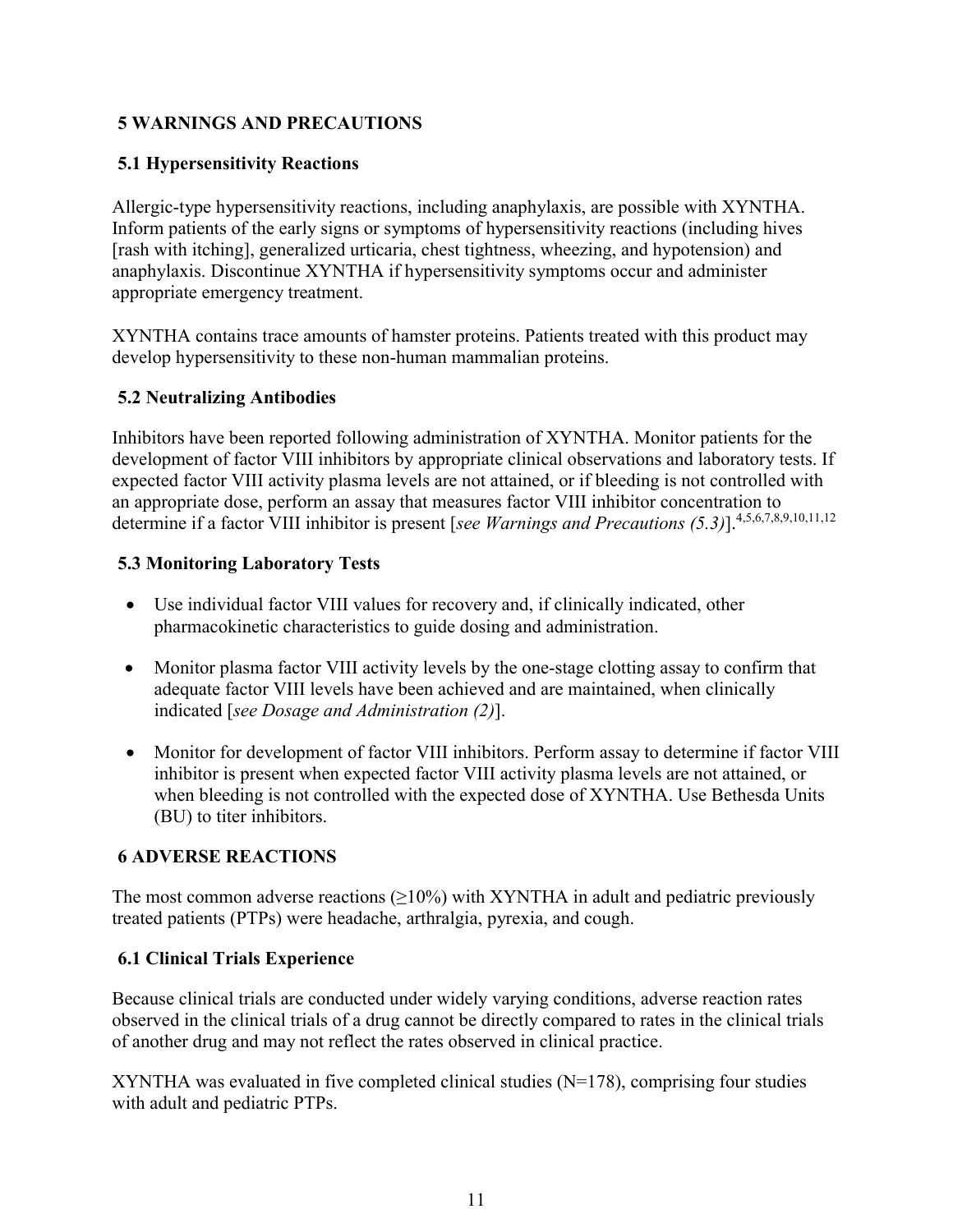The safety and efficacy of XYNTHA was evaluated in two completed pivotal studies. In the first study (n=94), safety and efficacy were examined in PTPs with severe to moderately severe hemophilia A (factor VIII activity in plasma [FVIII:C]  $\leq$ 2%) who received XYNTHA for routine prophylaxis and on-demand treatment. Ninety-four subjects received at least one dose of XYNTHA, resulting in a total of 6,775 infusions [*see Clinical Studies (14)*]. The second study (n=30) examined the use of XYNTHA for surgical prophylaxis in PTPs with severe to moderately severe hemophilia A (FVIII: $C \leq 2\%$ ) who required elective major surgery and were expected to receive XYNTHA replacement therapy for at least 6 days post-surgery. All subjects received at least one dose of XYNTHA, resulting in 1,161 infusions. One subject received XYNTHA for a pre-surgery pharmacokinetic assessment only and did not undergo surgery [*see Clinical Studies (14)*].

Across all studies, safety was evaluated in 72 pediatric PTPs <17 years of age (46 subjects  $\leq$  6 years of age (4 subjects were 0 to  $\leq$  years of age), 4 subjects 6 to  $\leq$  12 years of age, and 22 adolescents, 12 to <17 years of age). A total of 13,109 infusions of XYNTHA were administered with a median dose per infusion of 28 IU/kg (min-max: 6-108 IU/kg).

Across all studies, the most common adverse reactions  $(\geq 10\%)$  with XYNTHA in adult and pediatric PTPs were headache (24%), arthralgia (23%), pyrexia (23%), and cough (12%). Other adverse reactions reported in  $\geq$ 5% of subjects were: diarrhea (8%), vomiting (8%), and asthenia (6%).

## **6.2 Immunogenicity**

There is a potential for immunogenicity with therapeutic proteins. The development of factor VIII inhibitors with XYNTHA was evaluated in 167 adult and pediatric PTPs with at least 50 exposure days (EDs). Laboratory-based assessments for FVIII inhibitor (partial Nijmegen modification of the Bethesda inhibitor assay) were conducted in the clinical studies. The criterion for a positive FVIII result test result was ≥0.6 BU/mL. Across all studies, 4 subjects developed factor VIII inhibitors (2.4%).

The completed clinical studies for XYNTHA examined 178 subjects (30 for surgical prophylaxis) who had previously been treated with factor VIII (PTPs). In the first safety and efficacy study, factor VIII inhibitors were detected in two of 89 subjects (2.2%) who completed ≥50 EDs. In a Bayesian statistical analysis, results from this study were used to update PTP results from a prior supporting study using XYNTHA manufactured at the initial facility (with one *de novo* and two recurrent inhibitors observed in 110 subjects) and the experience with predecessor product (with one inhibitor observed in 113 subjects). The Bayesian analysis indicated that the population inhibitor rate for XYNTHA, an estimate of the 95% upper limit of the true inhibitor rate, was 4.17%.

None of the PTPs developed anti-CHO (Chinese hamster ovary) or anti-TN8.2 antibodies. One PTP developed anti-FVIII antibodies; but, this subject did not develop an inhibitor.

In the surgery study, one low titer persistent inhibitor and one transient false-positive inhibitor were reported. In this study, one surgical subject developed anti-CHO cell antibodies with no associated allergic reaction. One subject developed anti-FVIII antibodies; but, this subject did not develop an inhibitor.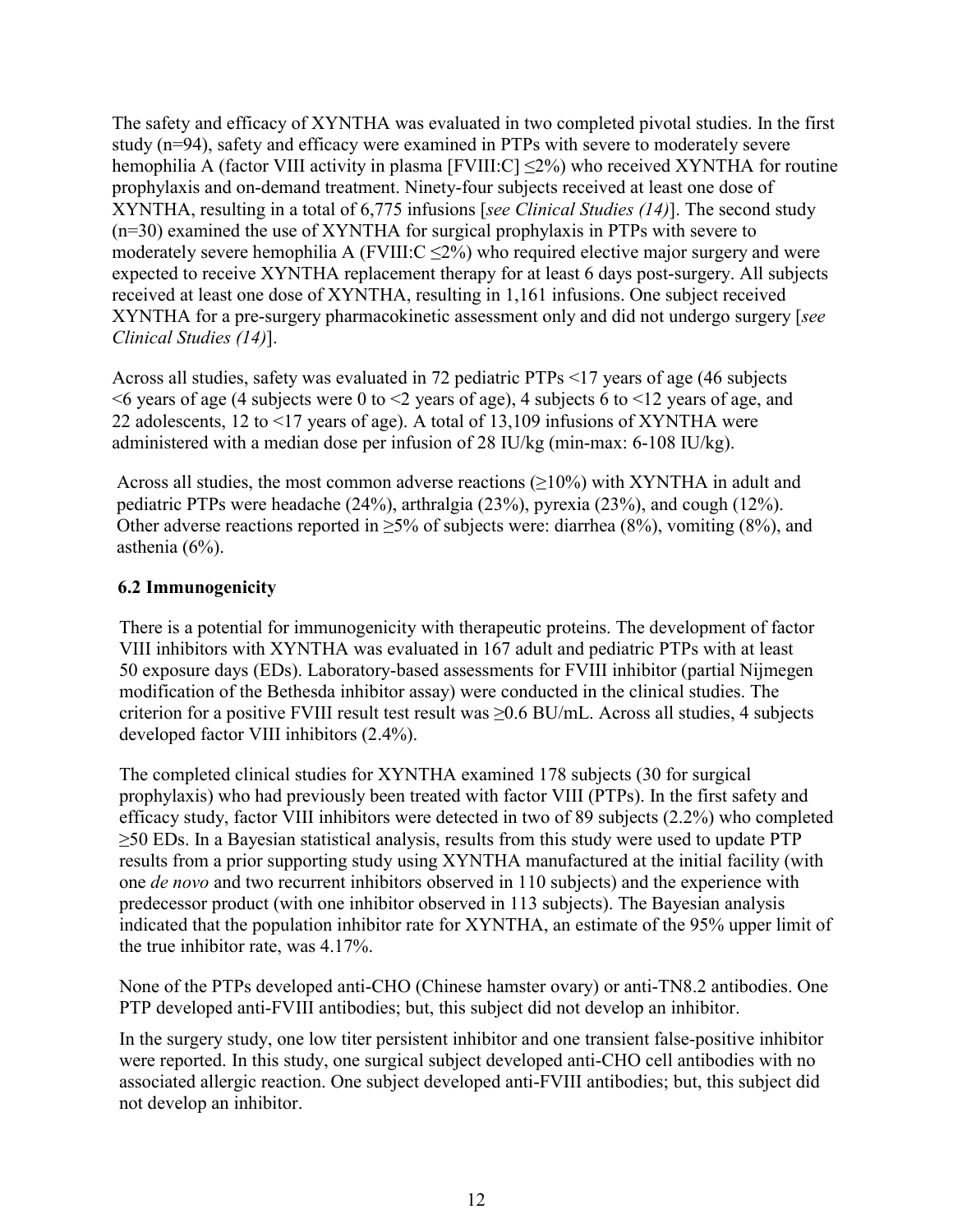Across all studies, immunogenicity was evaluated in 64 pediatric PTPs <17 years of age with at least 50 EDs (43 children <6 years of age, 4 subjects 6 to <12 years of age, and 17 adolescents, 12 to <17 years of age). Of these, 2 pediatric subjects developed an inhibitor.

The detection of antibody formation is highly dependent on the sensitivity and specificity of the assay. Additionally, the observed incidence of antibody, including neutralizing antibody, positivity in an assay may be influenced by several factors, including assay methodology, sample handling, timing of sample collection, concomitant medications, and underlying disease. For these reasons, comparisons of the incidence of antibodies to XYNTHA with the incidence of antibodies to other products may be misleading.

## **6.3 Postmarketing Experience**

Because these reactions are reported voluntarily from a population of uncertain size, it is not always possible to reliably estimate their frequency or establish a causal relationship to drug exposure.

The following postmarketing adverse reaction has been reported for XYNTHA:

Inadequate therapeutic response

# **8 USE IN SPECIFIC POPULATIONS**

## **8.1 Pregnancy**

## Risk Summary

It is not known whether XYNTHA can cause fetal harm when administered to a pregnant woman or can affect reproduction capacity. Animal reproduction studies have not been conducted with XYNTHA.

There is no information available on the effect of factor VIII replacement therapy on labor and delivery. XYNTHA should be used only if clinically indicated.

In the U.S. general population, the estimated background risk of major birth defects and miscarriage in clinically recognized pregnancies is 2-4% and 15-20%, respectively.

## **8.2 Lactation**

## Risk Summary

There is no information regarding the presence of XYNTHA in human milk, the effect on the breastfed infant, or the effects on milk production. The developmental and health benefits of breastfeeding should be considered along with the mother's clinical need for XYNTHA and any potential adverse effects on the breastfed child from XYNTHA or from the underlying maternal condition.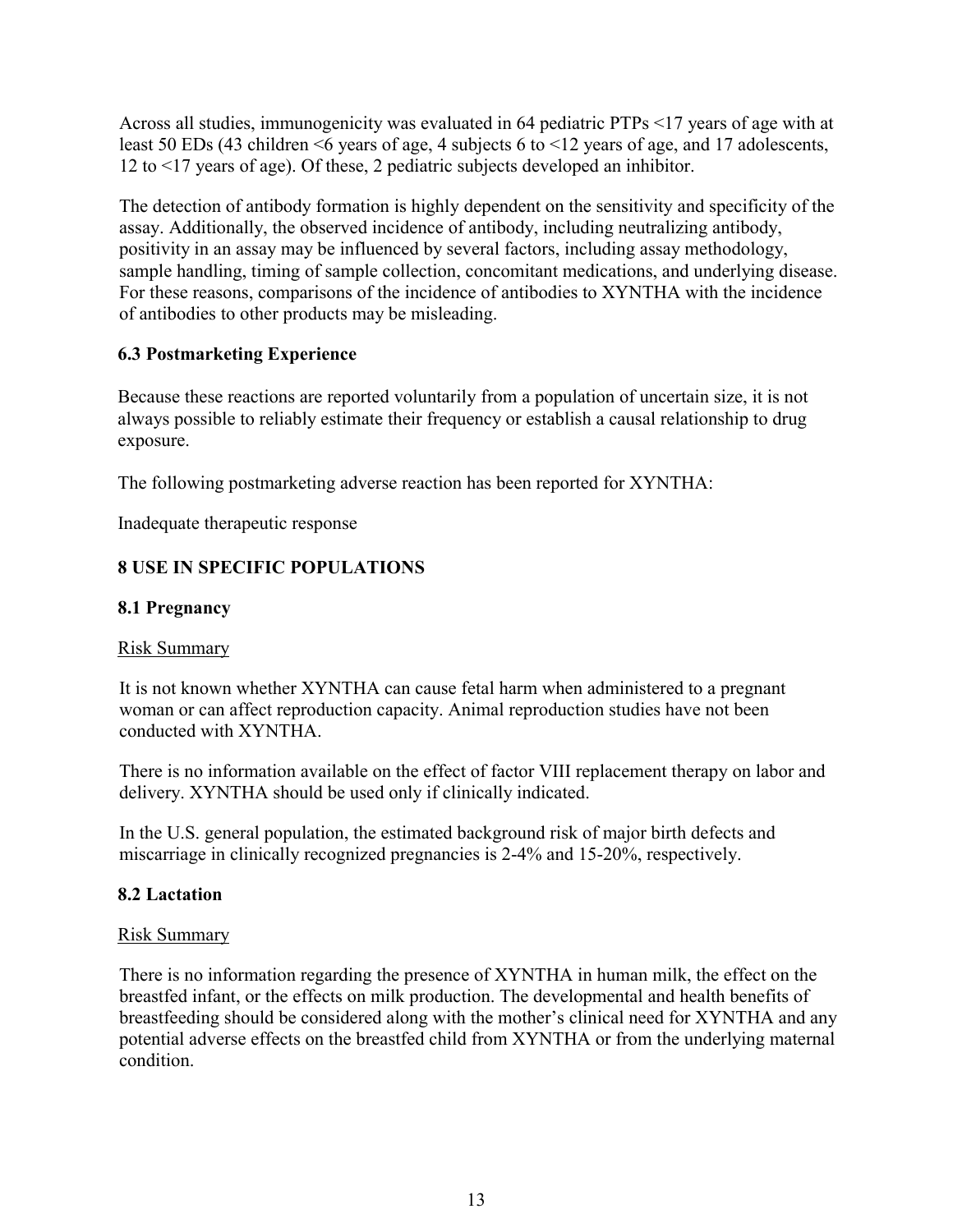## **8.4 Pediatric Use**

Safety and efficacy with XYNTHA were evaluated in clinical studies in 68 pediatric subjects  $\leq$ 17 years of age (18 subjects aged 12 to  $\leq$ 17 years, 50 subjects aged  $\leq$ 12 years). There were no apparent differences in the efficacy and safety in pediatric subjects as compared to adults [*see Adverse Reactions (6.1) and Clinical Studies (14)*]*.*

In comparison to the pharmacokinetic parameters reported in adults, children have shorter half-lives, larger volumes of distribution and lower recovery of factor VIII after XYNTHA administration. The clearance (based on per kg body weight) is approximately 40% higher in children. Higher or more frequent doses may be required to account for the observed differences in pharmacokinetic parameters [*see Clinical Pharmacology (12.3)*].

## **8.5 Geriatric Use**

Clinical studies of XYNTHA did not include sufficient numbers of subjects aged 65 and over to determine whether they respond differently from younger subjects. Other reported clinical experience has not identified differences in responses between the elderly and younger patients. In general, dose selection for an elderly patient should be cautious, usually starting at the low end of the dosing range, reflecting the greater frequency of decreased hepatic, renal, or cardiac function and of concomitant disease or other drug therapy.

## **11 DESCRIPTION**

The active ingredient in XYNTHA, Antihemophilic Factor (Recombinant), is a recombinant antihemophilic factor (rAHF), also called coagulation factor VIII, which is produced by recombinant DNA technology. It is secreted by a genetically engineered Chinese hamster ovary (CHO) cell line. The cell line is grown in a chemically defined cell culture medium that contains recombinant insulin, but does not contain any materials derived from human or animal sources.

The rAHF in XYNTHA is a purified glycoprotein, with an approximate molecular mass of 170 kDa consisting of 1,438 amino acids, which does not contain the B-domain.<sup>13</sup> The amino acid sequence of the rAHF is comparable to the  $90 + 80$  kDa form of human coagulation factor VIII.

The purification process uses a series of chromatography steps, one of which is based on affinity chromatography using a patented synthetic peptide affinity ligand.<sup>14</sup> The process also includes a solvent-detergent viral inactivation step and a virus-retaining nanofiltration step.

The potency expressed in International Units (IU) is determined using the chromogenic assay of the European Pharmacopoeia. The Wyeth manufacturing reference standard for potency has been calibrated against the World Health Organization (WHO) International Standard for factor VIII activity using the one-stage clotting assay. The specific activity of XYNTHA is 5,500 to 9,900 IU per milligram of protein.

XYNTHA is formulated as a sterile, nonpyrogenic, no preservative, lyophilized powder preparation for intravenous injection. Each single-use vial contains nominally 250, 500, 1000,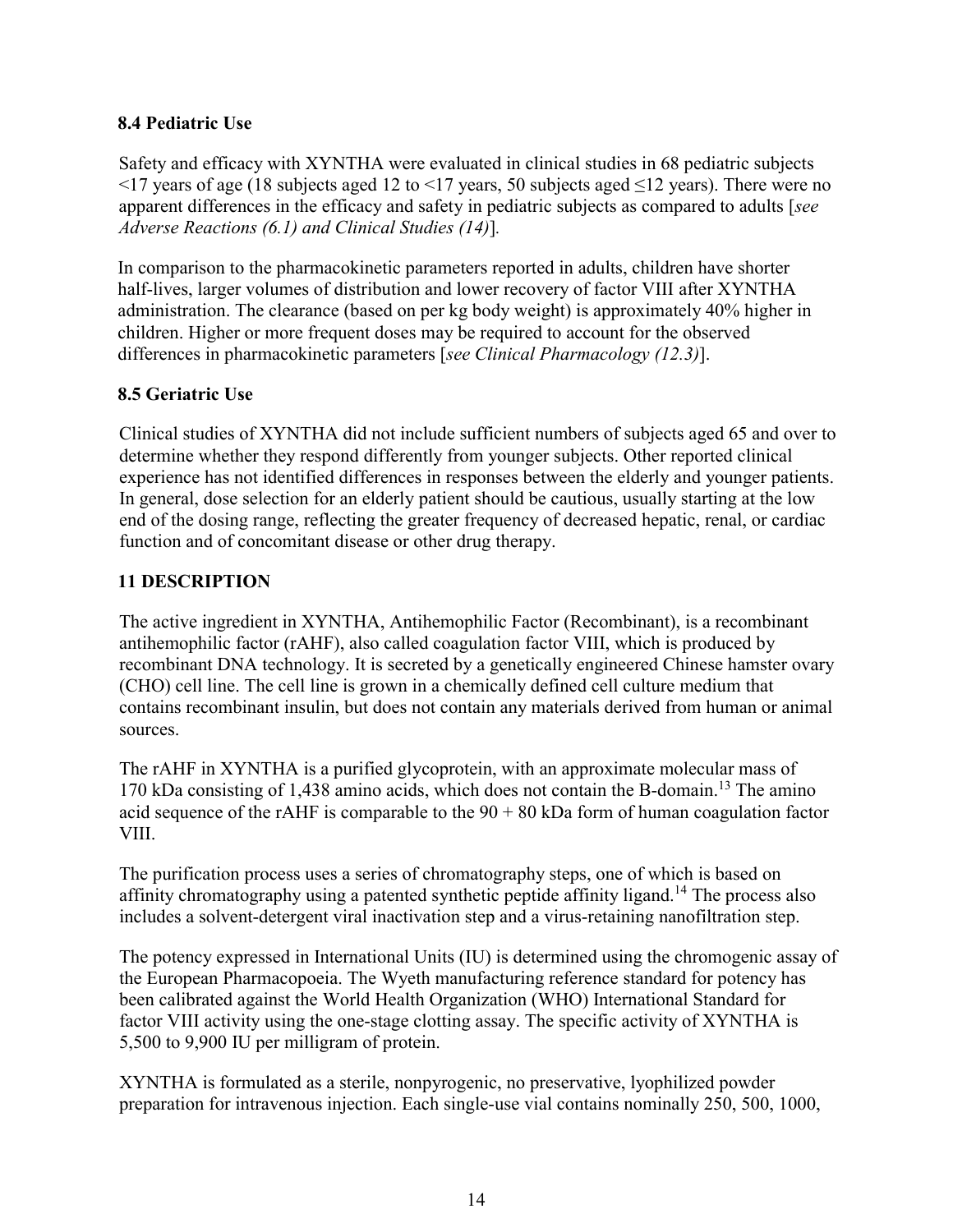or 2000 IU of XYNTHA. Upon reconstitution, the product is a clear to slightly opalescent, colorless solution that contains sodium chloride, sucrose, L-histidine, calcium chloride, and polysorbate 80.

## **12 CLINICAL PHARMACOLOGY**

## **12.1 Mechanism of Action**

XYNTHA temporarily replaces the missing clotting factor VIII that is needed for effective hemostasis.

## **12.2 Pharmacodynamics**

The activated partial thromboplastin time (aPTT) is prolonged in patients with hemophilia. Determination of aPTT is a conventional *in vitro* assay for biological activity of factor VIII. Treatment with XYNTHA normalizes the aPTT over the effective dosing period.

## **12.3 Pharmacokinetics**

The pharmacokinetic parameters of XYNTHA in 30 PTPs 12 to 60 years old, who received a single infusion of 50 IU/kg XYNTHA are summarized in Table 3.

In addition, 25 of the same subjects later received a single infusion of 50 IU/kg of XYNTHA for a 6-month follow-up pharmacokinetic study. The parameters were comparable between baseline and 6 months, indicating no time-dependent changes in the pharmacokinetics of XYNTHA.

In a separate study, 8 of 30 subjects at least 12 years old with hemophilia A undergoing elective major surgery received a single 50 IU/kg infusion of XYNTHA. The pharmacokinetic parameters in these subjects are also summarized in Table 3.

| Table 3: Mean ± SD XYNTHA Pharmacokinetic Parameters in Previously Treated<br>Patients with Hemophilia A after Single 50 IU/kg Dose |                 |                  |                 |  |  |  |  |
|-------------------------------------------------------------------------------------------------------------------------------------|-----------------|------------------|-----------------|--|--|--|--|
| <b>Initial Visit</b><br>Month 6<br>Parameter<br><b>Pre-surgery</b><br>$(n = 30)$<br>$(n = 25)$<br>$(n=8)$                           |                 |                  |                 |  |  |  |  |
| $C_{\text{max}}$ (IU/mL)                                                                                                            | $1.08 \pm 0.22$ | $1.24 \pm 0.42$  | $1.08 \pm 0.24$ |  |  |  |  |
| $AUC_{\infty}$ (IU•hr/mL)                                                                                                           | $13.5 \pm 5.6$  | $15.0 \pm 7.5$   | $16.0 \pm 5.2$  |  |  |  |  |
| $t_{1/2}$ (hr)                                                                                                                      | $11.2 \pm 5.0$  | $11.8 \pm 6.2^*$ | $16.7 \pm 5.4$  |  |  |  |  |
| $CL$ (mL/hr/kg)                                                                                                                     | $4.51 \pm 2.23$ | $4.04 \pm 1.87$  | $3.48 \pm 1.25$ |  |  |  |  |
| $Vss$ (mL/kg)                                                                                                                       | $66.1 \pm 33.0$ | $67.4 \pm 32.6$  | $69.0 \pm 20.1$ |  |  |  |  |
| Recovery                                                                                                                            | $2.15 \pm 0.44$ | $2.47 \pm 0.84$  | $2.17 \pm 0.47$ |  |  |  |  |
| $(IU/dL$ per $IU/kg)$                                                                                                               |                 |                  |                 |  |  |  |  |

Abbreviations:  $AUC_{\infty}$  = area under the plasma concentration-time curve from zero to infinity;  $C_{\text{max}}$  = peak concentration;  $t_{1/2}$  = plasma elimination half-life; CL = clearance; n = number of subjects; SD = standard deviation; Vss = volume of distribution at steady-state.

\*One subject was excluded from the calculation due to lack of a well-defined terminal phase.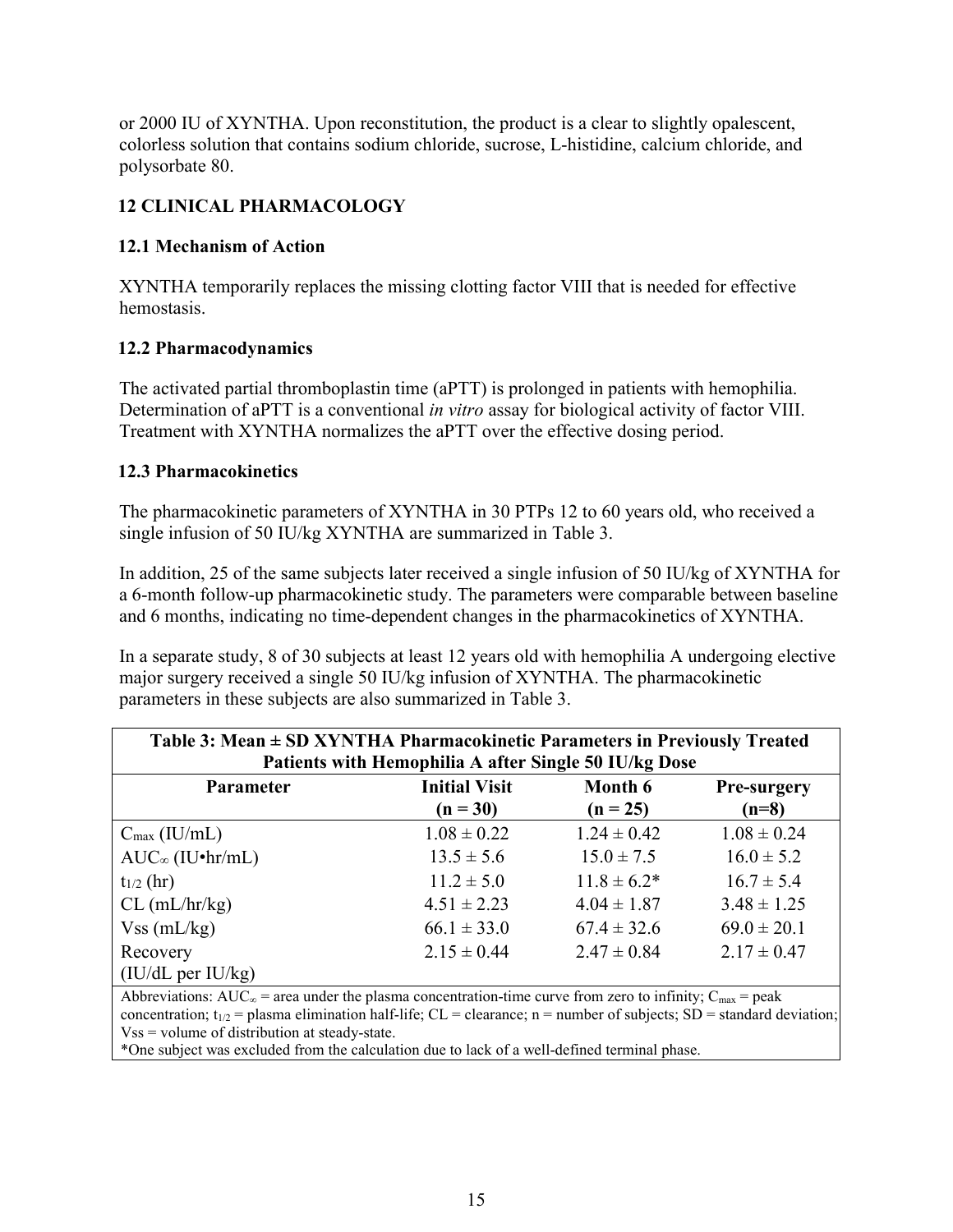Table 4 shows the pharmacokinetic parameters of nine children; four aged 14 or 15 years of age, who are also included in the summary for the adults above, along with five children aged 3.7-5.8 years after single 50 IU/kg doses of XYNTHA. Compared to adults, the half-life of XYNTHA is shorter in children and the clearance (based on per kg body weight) is approximately 40% higher in children.

| Table 4: Mean ± SD XYNTHA Pharmacokinetic Parameters in Previously Treated<br>Pediatric Patients with Hemophilia A after Single 50 IU/kg Dose                                                                                                   |                        |                     |  |  |  |  |
|-------------------------------------------------------------------------------------------------------------------------------------------------------------------------------------------------------------------------------------------------|------------------------|---------------------|--|--|--|--|
| <b>Parameter</b>                                                                                                                                                                                                                                | Young Children $(n=5)$ | Adolescents $(n=4)$ |  |  |  |  |
| Age $(min - max, yr)$ )                                                                                                                                                                                                                         | $3.7 - 5.8$            | $14 - 15$           |  |  |  |  |
| $C_{\text{max}}$ (IU/mL)                                                                                                                                                                                                                        | $0.78 \pm 0.34$        | $0.97 \pm 0.21$     |  |  |  |  |
| $AUC_{\infty}$ (IU·hr/mL)                                                                                                                                                                                                                       | $12.2 \pm 6.50$        | $8.5 \pm 4.0$       |  |  |  |  |
| $t_{1/2}$ (hr)                                                                                                                                                                                                                                  | $8.3 \pm 2.7$          | $6.9 \pm 2.4$       |  |  |  |  |
| $CL$ (mL/hr/kg)                                                                                                                                                                                                                                 | $6.29 \pm 4.87$        | $6.62 \pm 2.16$     |  |  |  |  |
| $Vss$ (mL/kg)                                                                                                                                                                                                                                   | $66.9 \pm 55.6$        | $67.1 \pm 13.6$     |  |  |  |  |
| Recovery                                                                                                                                                                                                                                        | $1.52 \pm 0.69$        | $1.95 \pm 0.41$     |  |  |  |  |
| $(IU/dL$ per $IU/kg)$                                                                                                                                                                                                                           |                        |                     |  |  |  |  |
| Abbreviations: $AUC_{\infty}$ = area under the plasma concentration-time curve from zero to infinity; $C_{\text{max}}$ = peak<br>concentration; $t_{1/2}$ = plasma elimination half-life; CL = clearance; n = number of subjects; SD = standard |                        |                     |  |  |  |  |
| deviation; $Vss =$ volume of distribution at steady-state.                                                                                                                                                                                      |                        |                     |  |  |  |  |

# **13 NONCLINICAL TOXICOLOGY**

## **13.1 Carcinogenesis, Mutagenesis, Impairment of Fertility**

No studies have been conducted with XYNTHA to assess its mutagenic or carcinogenic potential. XYNTHA has been shown to be comparable to the predecessor product with respect to its biochemical and physicochemical properties, as well as its nonclinical *in vivo* pharmacology and toxicology. By inference, predecessor product and XYNTHA would be expected to have equivalent mutagenic and carcinogenic potential. The predecessor product has been shown to be nongenotoxic in the mouse micronucleus assay. No studies have been conducted in animals to assess impairment of fertility or fetal development.

## **13.2 Animal Toxicology and/or Pharmacology**

Preclinical studies evaluating XYNTHA in hemophilia A dogs without inhibitors demonstrated safe and effective restoration of hemostasis. XYNTHA demonstrated a toxicological profile that was similar to the toxicological profile observed with the predecessor product. Toxicity associated with XYNTHA was primarily associated with anti-FVIII neutralizing antibody generation first detectable at 15 days of repeat dosing in high (approximately 735 IU/kg/day) level-dosed, non-human primates.

## **14 CLINICAL STUDIES**

Three completed multicenter, open-label studies support the analysis of safety and efficacy of XYNTHA in on-demand treatment and control of bleeding episodes and perioperative management, and routine prophylaxis in PTPs with hemophilia A. These completed clinical studies for XYNTHA examined 174 PTP subjects, 94 from the first study, and 50 from a second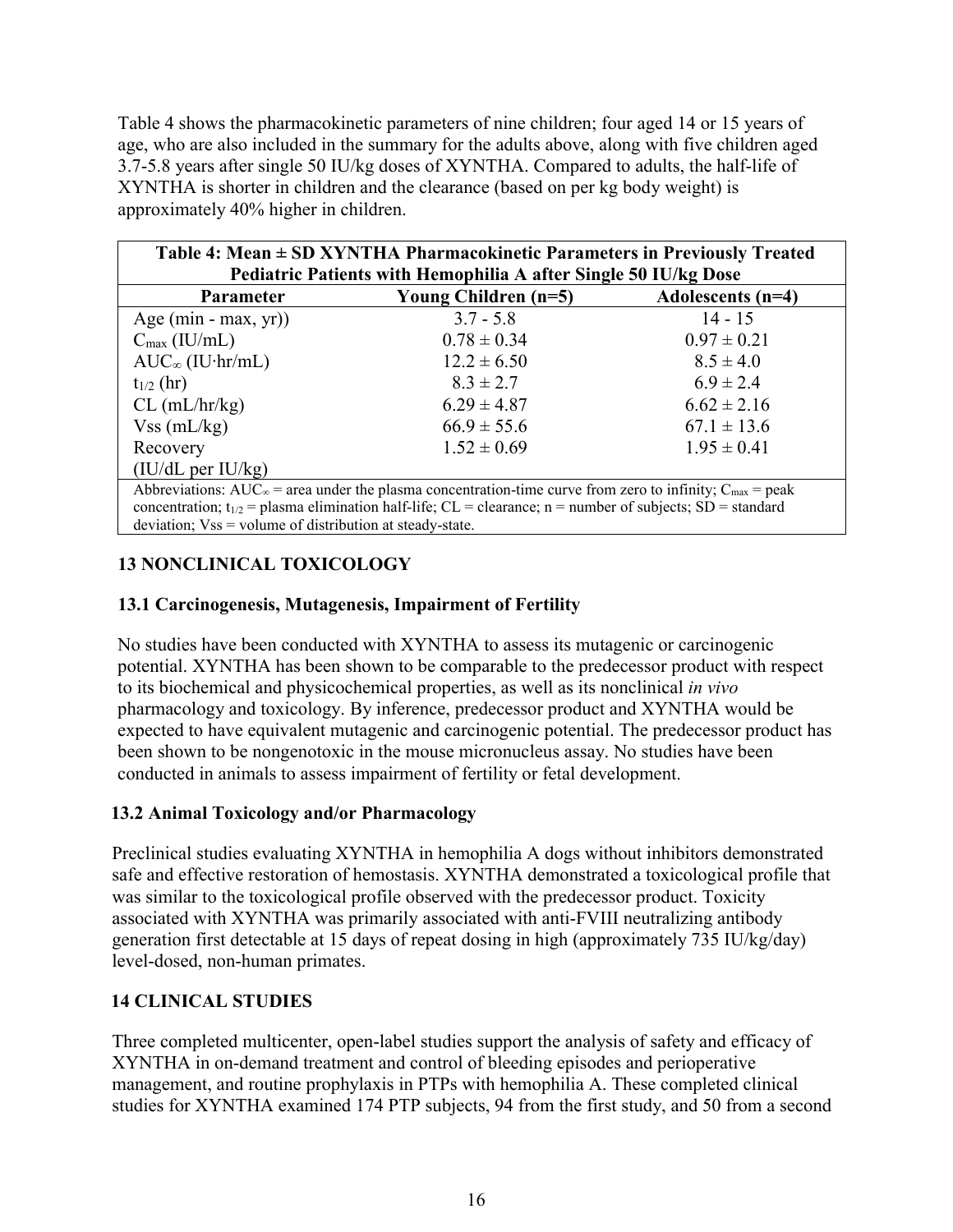study, for on-demand treatment and routine prophylaxis and 30 from a third study for surgical prophylaxis. Subjects with severe to moderately severe hemophilia A (FVIII: $C \leq 2\%$ ) and no history of FVIII inhibitors were eligible for the trials.

On-demand Treatment and Control of Bleeding Episodes

#### *On-demand treatment in adolescents and adults*

Ninety-four (94) subjects, 12 years of age and older received XYNTHA in a routine prophylaxis treatment regimen with on-demand treatment administered as clinically indicated. All 94 subjects were treated with at least one dose and all are included in the intent-to-treat (ITT) population. Eighty-nine (89) subjects accrued  $\geq$ 50 EDs. Median age for the 94 treated subjects was 24 years (mean 28 and min-max: 12-60 years).

Of these 94 subjects, 30 evaluable subjects participated in a randomized crossover pharmacokinetics substudy. Twenty-five (25/30) of these subjects with  $FVIII:C \leq 1\%$  completed both the first (PK1) and the second (PK2) pharmacokinetic assessments [*see Clinical Pharmacology (12.3)*].<sup>16</sup>

Fifty-three subjects (53/94) received XYNTHA on-demand treatment for a total of 187 bleeding episodes. Seven of these bleeding episodes occurred in subjects prior to switching to a prophylaxis treatment regimen. One hundred ten of 180 bleeds (110/180 or 61%) occurred ≤48 hours after the last dose and 39% (70/180 bleeds) occurred >48 hours after the last dose. The majority of bleeds reported to occur ≤48 hours after the last prophylaxis dose were traumatic  $(64/110$  bleeds or 58%). Forty-two bleeds  $(42/70 \text{ or } 60\%)$  reported to occur >48 hours after the last prophylaxis dose were spontaneous. The on-demand treatment dosing regimen was determined by the investigator. The median dose for on-demand treatment was 31 IU/kg (min-max: 6-74 IU/kg) and the median exposure per subject was 3 days (min-max: 1-26).

The majority of bleeding episodes (173/187 or 93%) resolved with 1 or 2 infusions (Table 5). One hundred thirty-two of 187 bleeding episodes (132/187 or 71%) treated with XYNTHA were rated excellent or good in their response to initial treatment, 45 (24%) were rated moderate. Five (3%) were rated no response, and 5 (3%) were not rated.

| Table 5: Summary of Response to Infusions to Treat New Bleeding Episode by Number of<br><b>Infusions Needed for Resolution</b> |            |           |                             |         |         |                                                                                                                                                |
|--------------------------------------------------------------------------------------------------------------------------------|------------|-----------|-----------------------------|---------|---------|------------------------------------------------------------------------------------------------------------------------------------------------|
|                                                                                                                                |            |           | Number of Infusions $(\% )$ |         |         |                                                                                                                                                |
| Response<br>to $1st$ Infusion                                                                                                  |            |           | 3                           | 4       | >4      | <b>Total Number</b><br>of Bleeds                                                                                                               |
| Excellent <sup>a</sup>                                                                                                         | 42(95.5)   | 2(4.5)    | 0(0.0)                      | 0(0.0)  | 0(0.0)  | 44                                                                                                                                             |
| Good <sup>b</sup>                                                                                                              | 69 (78.4)  | 16(18.2)  | 3(3.4)                      | 0(0.0)  | 0(0.0)  | 88                                                                                                                                             |
| Moderate <sup>c</sup>                                                                                                          | 24(53.3)   | 16(35.6)  | 2(4.4)                      | 0(0.0)  | 3(6.7)  | 45                                                                                                                                             |
| No Response <sup>d</sup>                                                                                                       | 0(0.0)     | 0(0.0)    | 2(40.0)                     | 2(40.0) | 1(20.0) | 5                                                                                                                                              |
| <b>Not Assessed</b>                                                                                                            | 4(80.0)    | 0(0.0)    | 0(0.0)                      | 1(20.0) | 0(0.0)  | $5^{\text{e}}$                                                                                                                                 |
| Total                                                                                                                          | 139 (74.3) | 34 (18.2) | 7(3.7)                      | 3(1.6)  | 4(2.1)  | 187                                                                                                                                            |
|                                                                                                                                |            |           |                             |         |         | <sup>a</sup> <i>Excellent:</i> Definite pain relief and/or improvement in signs of bleeding starting within 8 hours after an infusion, with no |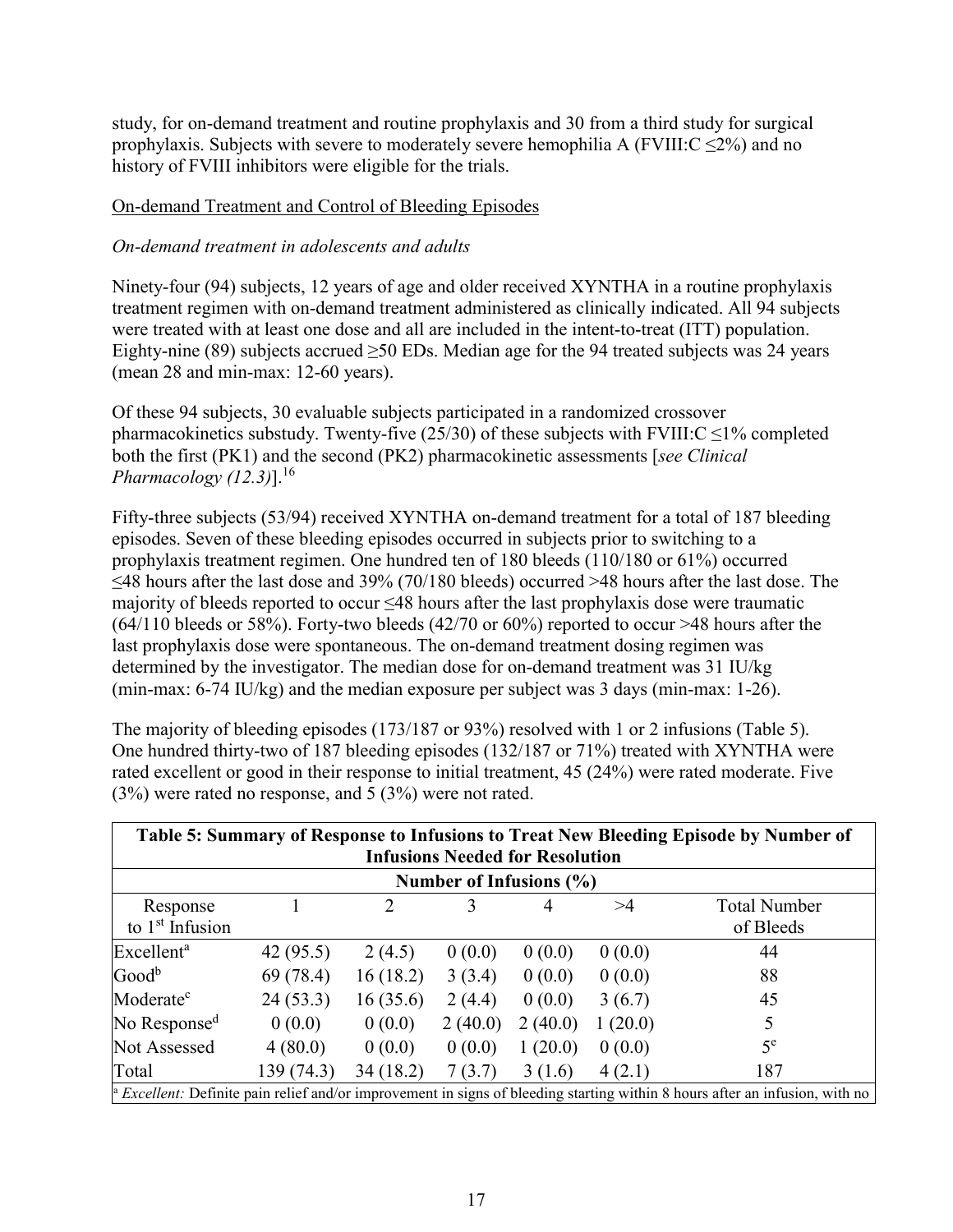additional infusion administered.

<sup>b</sup>*Good*: Definite pain relief and/or improvement in signs of bleeding starting within 8 hours after an infusion, with at least one additional infusion administered for complete resolution of the bleeding episode.

*Moderate*: Probable or slight improvement starting after 8 hours following the infusion, with at least one additional infusion administered for complete resolution of the bleeding episode.

<sup>d</sup> *No Response:* No improvement at all between infusions or during the 24 hour interval following an infusion, or condition worsens.

e Includes one infusion with commercial FVIII that occurred before routine prophylaxis began.

Of the 94 subjects described above, in the first completed open-label safety and efficacy study of XYNTHA, 18 were adolescent subjects 12 to <17 years of age with severe to moderately severe hemophilia A (FVIII: $C \le 2\%$ ). Ten (10) of these adolescent subjects, received XYNTHA for the on-demand treatment of 66 bleeding episodes, with the majority of the bleeding episodes (63/66 or 95%) resolving with 1 or 2 infusions. The response to infusion was rated on a pre-specified 4 point hemostatic efficacy scale. Thirty-eight (38) of 66 bleeding episodes (58%) were rated excellent or good in their response to initial treatment, 24 (36%) were rated as moderate, and 4 (6%) were not rated. The median dose per on demand infusion was 47 IU/kg (min-max: 24-74).

#### *On-demand treatment in children*

Additional data for 50 subjects are available from a second safety and efficacy study of XYNTHA in children  $(\leq 12$  years of age) with severe to moderately severe hemophilia A (FVIII: $C \le 2\%$ ). Of the 50 subjects, 38 subjects received XYNTHA for on-demand and follow-up treatment of 562 bleeding episodes with the majority of the bleeding episodes (518/562 or 92%) resolving with 1 or 2 infusions. Of 559 bleeding episodes treated with XYNTHA with response assessments to the first infusion, 526 (94%) were rated excellent or good in their response to initial treatment and 27 (5%) were rated as moderate. The median dose per on-demand infusion was 28 IU/kg (min-max: 10-92).

#### Perioperative Management

In a study  $(n=30)$  for surgical prophylaxis in subjects with hemophilia A, XYNTHA was administered to 25 efficacy-evaluable PTPs undergoing major surgical procedures (11 total knee replacements, 1 hip replacement, 5 synovectomies, 1 left ulnar nerve transposition release, 1 ventral hernia repair/scar revision, 1 knee arthroscopy, 1 revision and debridement of the knee after a total knee replacement, 1 hip arthroplasty revision, 1 stapes replacement, 1 ankle arthrodesis, and 1 pseudotumor excision).<sup>17</sup>

The results of the hemostatic efficacy ratings for these subjects are presented in Table 6. Investigator's ratings of efficacy at the end of surgery and at the end of the initial postoperative period were excellent or good for all assessments. Intraoperative blood loss was reported as "normal" or "absent" for all subjects. Thirteen of the subjects (13/25 or 52%) had blood loss in the postoperative period. The postoperative blood loss was rated as "normal" for ten of these cases while three cases were rated "abnormal" (1 due to hemorrhage following surgical trauma to the epigastric artery, 1 due to an 800 mL blood loss after hip replacement surgery, and 1 after an elbow synovectomy where the blood loss could not be measured by the investigator).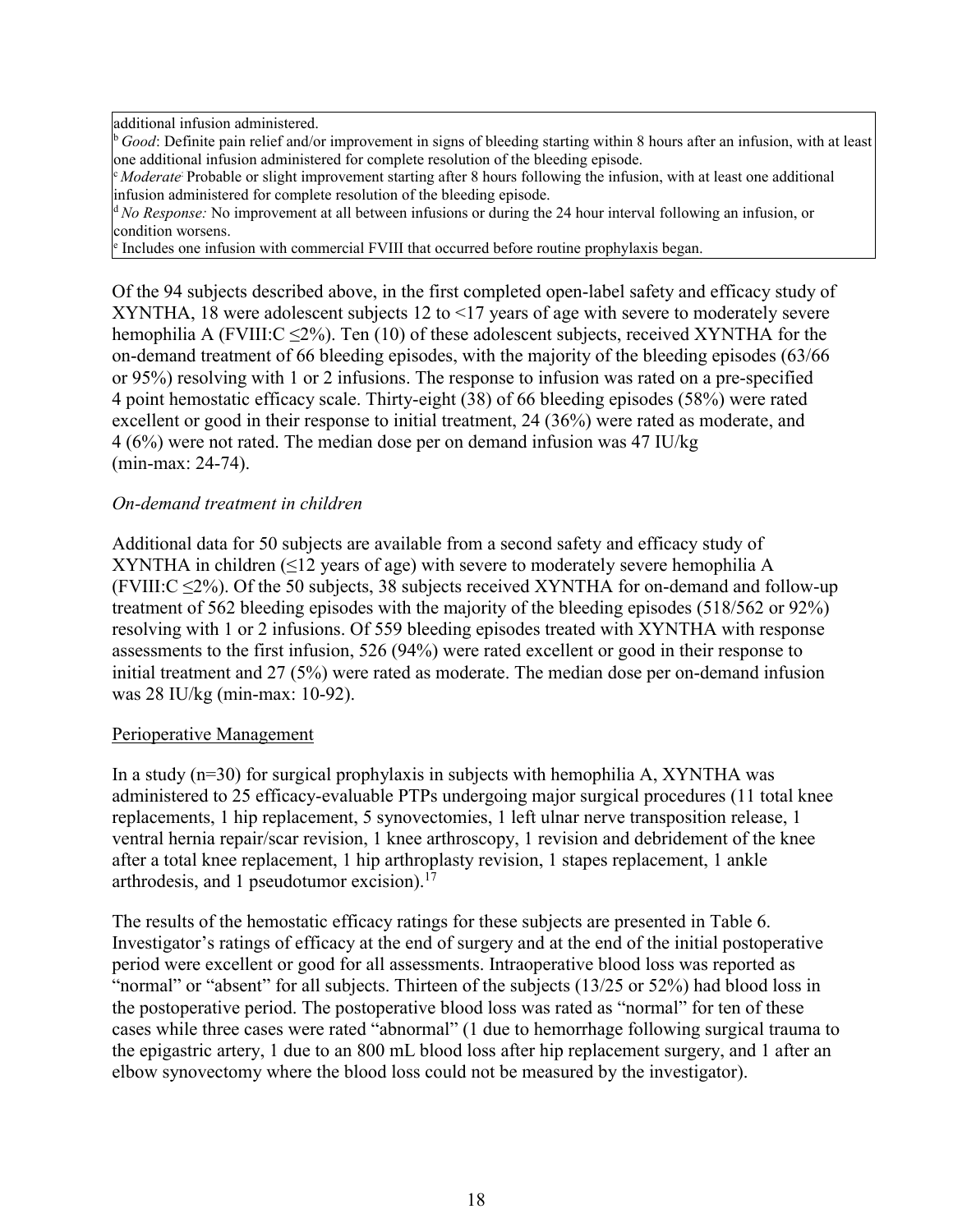| <b>Table 6: Summary of Hemostatic Efficacy</b>                                                                                                                                                                                                |          |        |    |  |  |  |
|-----------------------------------------------------------------------------------------------------------------------------------------------------------------------------------------------------------------------------------------------|----------|--------|----|--|--|--|
| Good <sup>b</sup><br><b>Number</b><br><b>Excellent</b> <sup>a</sup><br><b>Time of Hemostatic Efficacy Assessment</b><br>subjects                                                                                                              |          |        |    |  |  |  |
| End of surgery                                                                                                                                                                                                                                | 18(72%)  | 7(28%) | 25 |  |  |  |
| End of initial postoperative period <sup>c</sup>                                                                                                                                                                                              | 23 (92%) | 2(8%)  | 25 |  |  |  |
| $\mu$ Excellent : Achieved hemostasis comparable to that expected after similar surgery in a patient without<br>hemophilia.<br>$\beta$ Good: Prolonged time to hemostasis, with somewhat increased bleeding compared with that expected after |          |        |    |  |  |  |
| similar surgery in a patient without hemophilia.<br>$\epsilon$ End of initial postoperative period is date of discharge or postoperative Day 6, whichever occurs later.                                                                       |          |        |    |  |  |  |

## Routine Prophylaxis

One hundred and two (102) subjects (94 subjects  $\geq$ 12 years of age and 8 subjects <12 years of age) received XYNTHA for routine prophylaxis, for comparison of annualized bleeding rate (ABR) to on-demand treatment alone as a part of 2 completed studies. XYNTHA was administered for routine prophylaxis at a dose of  $25 \pm 5$  IU/kg every other day (in subjects  $\leq$ 12 years of age) or 30  $\pm$  5 IU/kg administered 3 times weekly (in subjects 12 years of age or older), with provisions for dose escalation based on pre-specified criteria (over a 4-week period, 2 spontaneous bleeds into a major joint and/or target joint, or 3 or more spontaneous bleeding episodes in any location). Among these 102 subjects, 7 dose escalations were prescribed for 6 subjects.

In subjects  $\geq$ 12 years, 42 subjects (42/94 or 45%) reported no bleeding while on routine prophylaxis. The mean±SD total ABR during routine prophylaxis was 4.0±6.64 with median (min-max) of 1.9 (0.0-44.2). The mean ABR for subjects during routine prophylaxis was 88% lower than the mean ABR for subjects during on-demand treatment (Table 7).

In subjects <12 years, 4 subjects (4/8 or 50%) reported no bleeding while on routine prophylaxis. The mean $\pm$ SD total ABR during routine prophylaxis was 1.5 $\pm$ 2.2 with median (min-max) of 0.6 (0.0-6.2). The mean ABR for subjects during routine prophylaxis was 97% lower than the mean ABR for subjects during on-demand treatment (Table 7).

|                            | Table 7: Summary of Annualized Bleeding Rate During Routine Prophylaxis Treatment with |                                              |                  |                                                                 |                                                                       |                                                                     |
|----------------------------|----------------------------------------------------------------------------------------|----------------------------------------------|------------------|-----------------------------------------------------------------|-----------------------------------------------------------------------|---------------------------------------------------------------------|
|                            | <b>XYNTHA</b>                                                                          |                                              |                  |                                                                 |                                                                       |                                                                     |
| Age<br>Category<br>(years) | <b>Number</b><br>оf<br><b>Subjects</b>                                                 | $\frac{0}{0}$<br><b>Reduction</b><br>from OD | <b>Statistic</b> | <b>Treated</b><br><b>Total</b><br><b>Routine</b><br>Prophylaxis | <b>Treated</b><br><b>Spontaneous</b><br><b>Routine</b><br>Prophylaxis | <b>Treated</b><br><b>Traumatic</b><br><b>Routine</b><br>Prophylaxis |
|                            |                                                                                        |                                              |                  | <b>ABR</b>                                                      | <b>ABR</b>                                                            | <b>ABR</b>                                                          |
| 0 to $\leq$ 12             | 8                                                                                      | 97%                                          | $Mean \pm SD$    | $1.5 \pm 2.20$                                                  | $0.6 \pm 1.31$                                                        | $0.9 \pm 1.30$                                                      |
|                            |                                                                                        |                                              | Median (Min-Max) | $0.6(0.0-6.2)$                                                  | $0.0(0.0-3.7)$                                                        | $0.0(0.0-3.2)$                                                      |
| $\geq$ 12                  | 94 <sup>a</sup>                                                                        | 88%                                          | $Mean \pm SD$    | $4.0 \pm 6.64$                                                  | $2.0\pm4.25$                                                          | $2.0\pm4.10$                                                        |
|                            |                                                                                        |                                              | Median (Min-Max) | $1.9(0.0-44.2)$                                                 | $0.0(0.0-32.1)$                                                       | $0.0(0.0-23.3)$                                                     |
| 12 to $\leq$ 17            | 18 <sup>b</sup>                                                                        | 84%                                          | $Mean \pm SD$    | $7.3 \pm 11.37$                                                 | $3.3 \pm 7.73$                                                        | $4.0 \pm 5.94$                                                      |
|                            |                                                                                        |                                              | Median (Min-Max) | $3.0(0.0-44.2)$                                                 | $0.0(0.0-32.1)$                                                       | $1.9(0.0-19.6)$                                                     |
| $\geq$ 17                  | 76                                                                                     | 89%                                          | $Mean \pm SD$    | $3.2\pm4.70$                                                    | $1.6 \pm 2.88$                                                        | $1.6 \pm 3.42$                                                      |
|                            |                                                                                        |                                              | Median (Min-Max) | $1.9(0.0-23.3)$                                                 | $0.0(0.0-13.7)$                                                       | $0.0(0.0-23.3)$                                                     |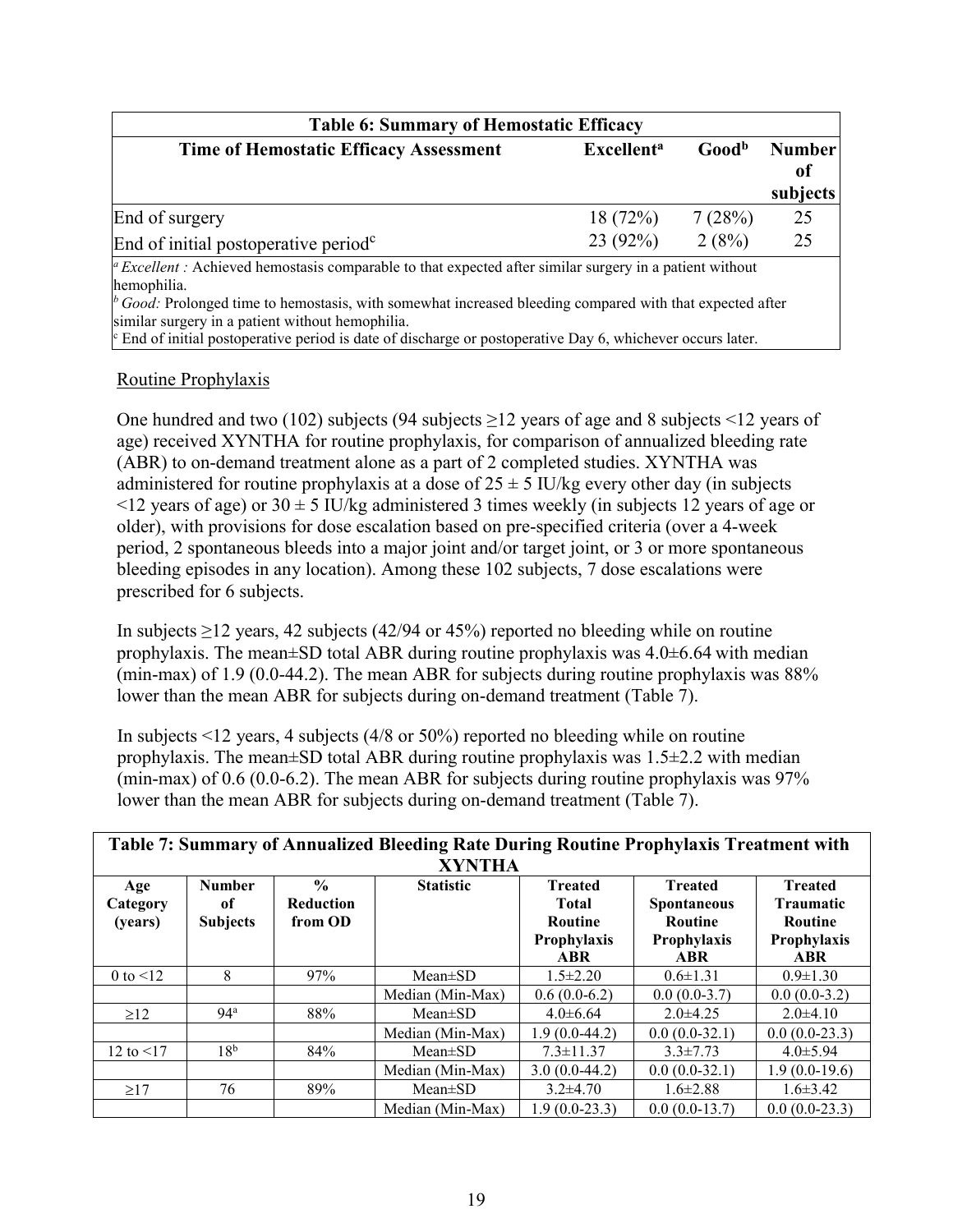| Table 7: Summary of Annualized Bleeding Rate During Routine Prophylaxis Treatment with<br><b>XYNTHA</b> |                                                                                                                    |               |                  |                |                    |                  |
|---------------------------------------------------------------------------------------------------------|--------------------------------------------------------------------------------------------------------------------|---------------|------------------|----------------|--------------------|------------------|
| Age                                                                                                     | <b>Number</b>                                                                                                      | $\frac{0}{0}$ | <b>Statistic</b> | <b>Treated</b> | <b>Treated</b>     | <b>Treated</b>   |
| Category                                                                                                | оf                                                                                                                 | Reduction     |                  | <b>Total</b>   | <b>Spontaneous</b> | <b>Traumatic</b> |
| <b>Subjects</b><br>from OD<br>(years)<br>Routine<br>Routine<br><b>Routine</b>                           |                                                                                                                    |               |                  |                |                    |                  |
|                                                                                                         |                                                                                                                    |               |                  | Prophylaxis    | Prophylaxis        | Prophylaxis      |
|                                                                                                         |                                                                                                                    |               |                  | ABR            | ABR                | <b>ABR</b>       |
|                                                                                                         | $\overline{OD}$ = on demand: ARR = annualized bleeding rate: $SD$ = standard deviation Min = minimum Max = maximum |               |                  |                |                    |                  |

OD = on demand; ABR = annualized bleeding rate; SD = standard deviation, Min = minimum, Max = maximum.

<sup>a</sup>The treated total ABR mean $\pm$ SD during prophylaxis for the 93 subjects aged  $\geq$ 12 years (outlier removed), was 3.6 $\pm$ 5.18 with median  $(\text{min-max})$  of 1.9 (0.0-23.3). The spontaneous treated ABR mean $\pm$ SD was 1.6 $\pm$ 2.87 with median  $(\text{min-max})$  of 0.0 (0.0-13.7). The traumatic ABR mean $\pm$ SD was 1.9 $\pm$ 3.99 with median (min-max) of 0.0 (0.0-23.3).

<sup>b</sup>The treated total ABR mean±SD during prophylaxis for the 17 adolescents (outlier removed), was 5.2±6.90 with median (min-max) of 2.0 (0.0-21.4). The spontaneous ABR mean $\pm$ SD was 1.6 $\pm$ 2.94 with median (min-max) of 0.0 (0.0-11.6). The traumatic ABR mean $\pm$ SD was 3.5±5.77 with median (min-max) of 1.9 (0.0-19.6).

## **15 REFERENCES**

- 1. Nilsson IM, Berntorp EE and Freiburghaus C. Treatment of patients with factor VIII and IX inhibitors. *Thromb Haemost*. 1993;70(1):56-59.
- 2. Hoyer LW. Hemophilia A. *N Engl J Med*. 1994;330:38-47.
- 3. Juhlin F. Stability and Compatibility of Reconstituted Recombinant Factor VIII SQ, 250 IU/ml, in a System for Continuous Infusion. Pharmacia Document 9610224, 1996.
- 4. Ehrenforth S, Kreuz W, Scharrer I, et al. Incidence of development of factor VIII and factor IX inhibitors in hemophiliacs. *Lancet*. 1992;339:594-598.
- 5. Lusher J, Arkin S, Abildgaard CF, Schwartz RS, the Kogenate PUP Study Group. Recombinant factor VIII for the treatment of previously untreated patients with hemophilia A. *N Engl J Med*. 1993;328:453-459.
- 6. Bray GL, Gomperts ED, Courter S, et al. A multicenter study of recombinant factor VIII (Recombinate): safety, efficacy, and inhibitor risk in previously untreated patients with hemophilia A. *Blood*. 1994;83(9):2428-2435.
- 7. Kessler C, Sachse K. Factor VIII:C inhibitor associated with monoclonal-antibody purified FVIII concentrate. *Lancet*. 1990;335:1403.
- 8. Schwartz RS, Abildgaard CF, Aledort LM, et al. Human recombinant DNA-derived antihemophilic factor (factor VIII) in the treatment of hemophilia A. *N Engl J Med*. 1990;323:1800-1805.
- 9. White GC II, Courter S, Bray GL, et al. A multicenter study of recombinant factor VIII (Recombinate™) in previously treated patients with hemophilia A. *Thromb Haemost*. 1997;77(4):660-667.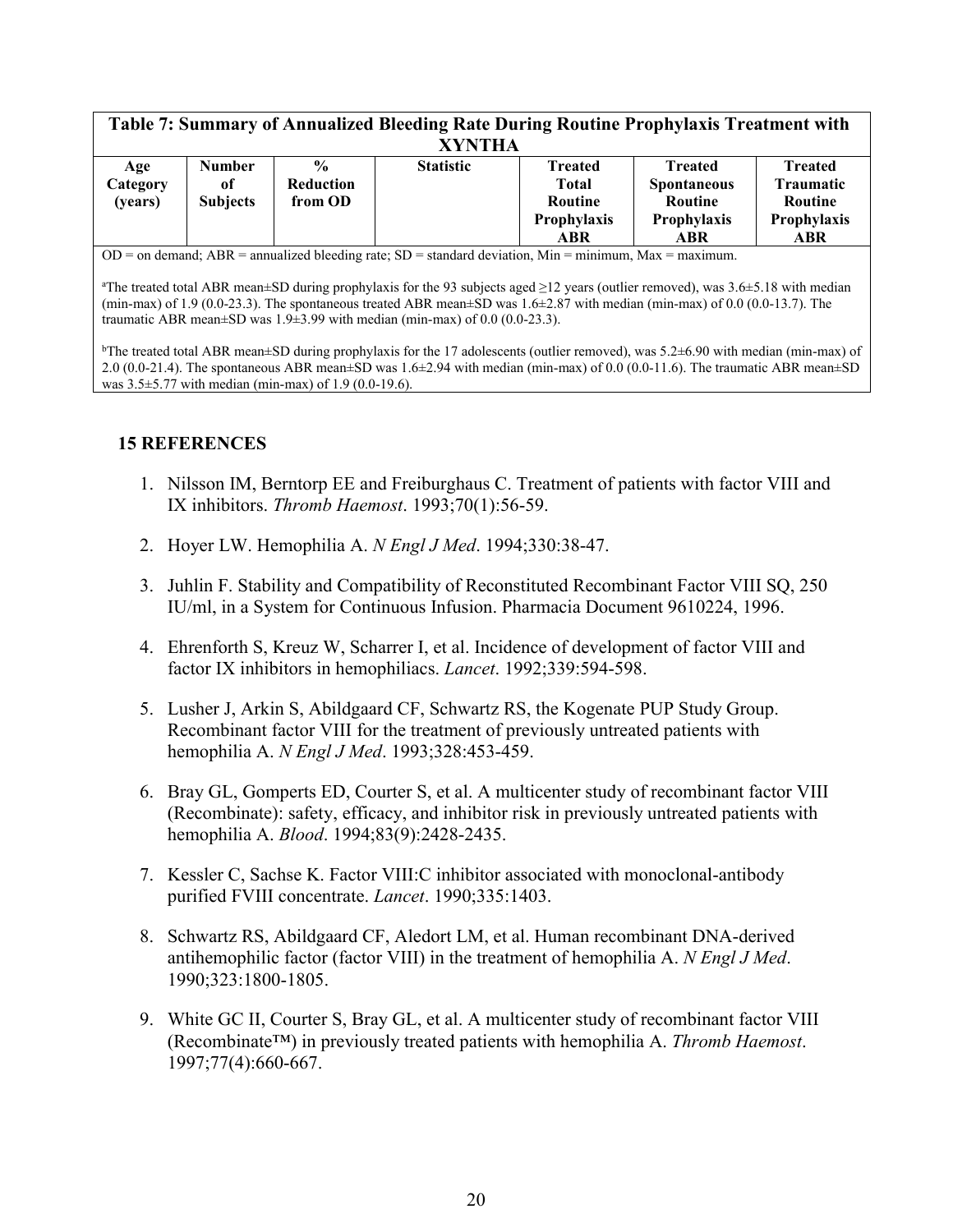- 10. Gruppo R, Chen H, Schroth P, et al. Safety and immunogenicity of recombinant factor VIII (Recombinate™) in previously untreated patients: A 7.3 year update. *Haemophilia*. 1998;4:228 (Abstract No. 291, XXIII Congress of the WFH, The Hague).
- 11. Scharrer I, Bray GL, Neutzling O. Incidence of inhibitors in haemophilia A patients a review of recent studies of recombinant and plasma-derived factor VIII concentrates. *Haemophilia*. 1999;5:145-154.
- 12. Abshire TC, Brackmann HH, Scharrer I, et al. Sucrose formulated recombinant human antihemophilic Factor VIII is safe and efficacious for treatment of hemophilia A in home therapy: Results of a multicenter, international, clinical investigation. *Thromb Haemost*. 2000;83(6):811-816.
- 13. Sandberg H, Almstedt A, Brandt J, Castro VM, Gray E, Holmquist L, et al. Structural and Functional Characterization of B-Domain Deleted Recombinant Factor VIII. *Sem Hematol.* 2001;38 (Suppl. 4):4-12.
- 14. Kelley BD, Tannatt M, Magnusson R, Hagelberg S. Development and Validation of an Affinity Chromatography Step Using a Peptide Ligand for cGMP Production of Factor VIII. *Biotechnol Bioeng*. 2004;87(3):400-412.
- 15. Mann KG and Ziedens KB. Overview of Hemostasis. In: Lee CA, Berntorp EE and Hoots WK, eds. *Textbook of Hemophilia*. USA, Blackwell Publishing; 2005:1-4.
- 16. Recht M, Nemes L, Matysiak M et al. Clinical Evaluation of Moroctocog Alfa (AF-CC), a New Generation of B-Domain Deleted Recombinant Factor VIII (BDDrFVIII) for Treatment of Haemophilia A: Demonstration of Safety, Efficacy and Pharmacokinetic Equivalence to Full-length Recombinant Factor VIII. Haemophilia 2009; 1-12.
- 17. Windyga J, Rusen L, Gruppo R, et al. BDDrFVIII (Moroctocog alfa [AF-CC]) for surgical haemostasis in patients with haemophilia A: results of a pivotal study. Haemophilia. 2010 Sep 1;16(5):731-9.

## **16 HOW SUPPLIED/STORAGE AND HANDLING**

## *How Supplied*

Each XYNTHA Vial Kit contains: one prefilled diluent syringe containing 4 mL 0.9% Sodium Chloride with plunger rod for assembly, one vial adapter, one sterile infusion set, two alcohol swabs, one bandage, one gauze pad, and one package insert. The drug product, diluents for injection and the rest of components included within the XYNTHA 250, 500, 1000, or 2000 International Units kit are free from natural rubber and natural rubber latex.

XYNTHA is supplied in kits that include single-use vials containing nominally 250, 500, 1000, or 2000 International Units lyophilized powder per vial: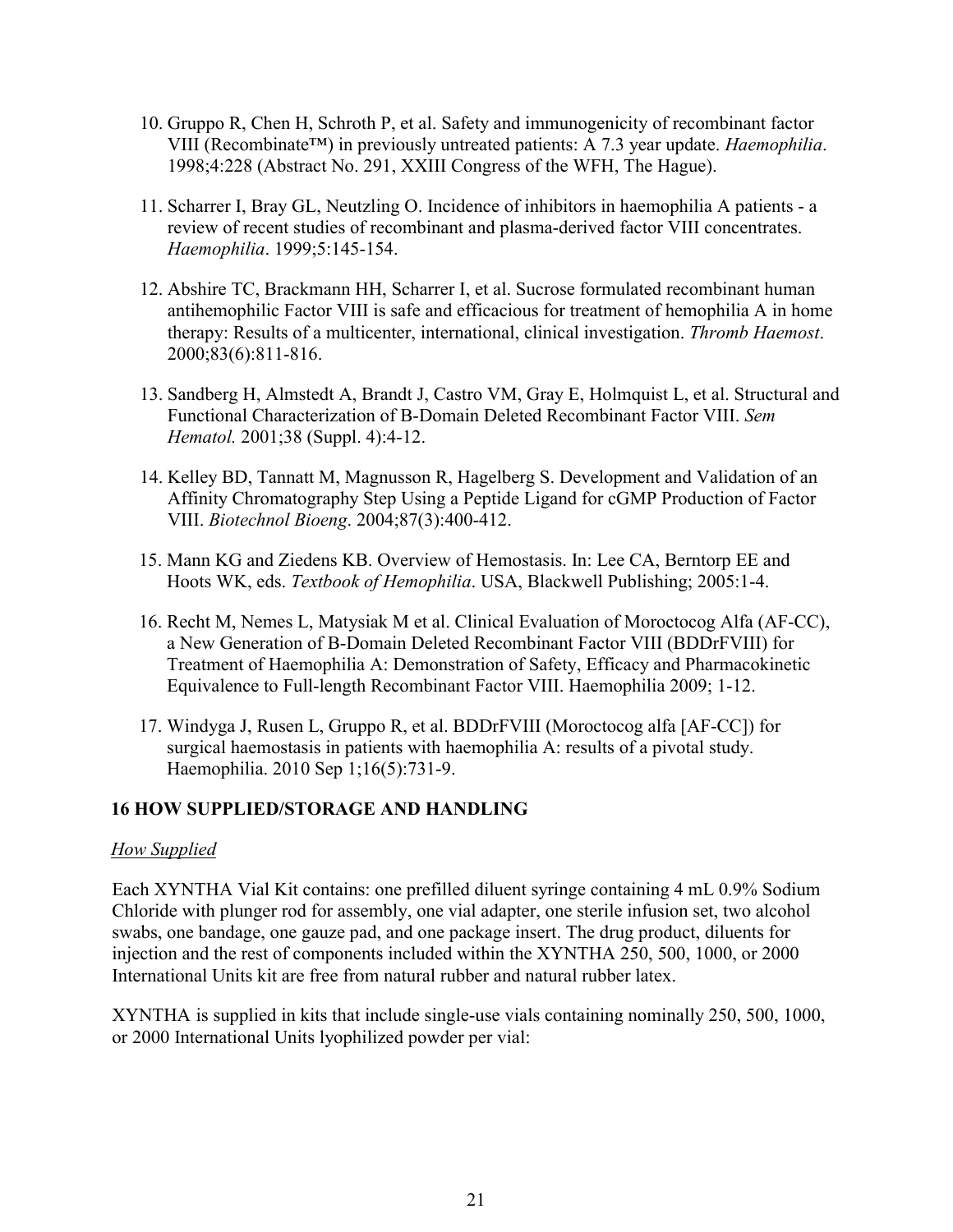| XYNTHA Vial Kit          |                           |                |  |  |  |
|--------------------------|---------------------------|----------------|--|--|--|
| Nominal Strength         | Fill Size Color Indicator | Vial Kit NDC # |  |  |  |
| 250 International Units  | Yellow                    | 58394-012-01   |  |  |  |
| 500 International Units  | Blue                      | 58394-013-01   |  |  |  |
| 1000 International Units | Green                     | 58394-014-01   |  |  |  |
| 2000 International Units | Red                       | 58394-015-01   |  |  |  |

Actual factor VIII activity in International Units is stated on the label of each XYNTHA vial.

## *Storage and Handling*

- Store XYNTHA under refrigeration at a temperature of  $2^{\circ}$  to  $8^{\circ}$ C (36° to 46°F) for up to 36 months from the date of manufacture until the expiration date stated on the label.
- Within the expiration date, XYNTHA also may be stored at room temperature not to exceed 25°C (77°F) for up to 3 months.
- After room temperature storage, XYNTHA can be returned to the refrigerator until the expiration date. Do not store XYNTHA at room temperature and return it to the refrigerator more than once.
- Clearly record the starting date at room temperature storage in the space provided on the outer carton. At the end of the 3-month period, immediately use, discard, or return the product to refrigerated storage. The diluent syringe may be stored at 2° to 25°C (36° to 77°F).
- Do not use XYNTHA after the expiration date.
- Do not freeze. (Freezing may damage the prefilled diluent syringe.)
- During storage, avoid prolonged exposure of XYNTHA vial to light.
- Store the reconstituted solution at room temperature prior to administration. Administer XYNTHA within 3 hours after reconstitution.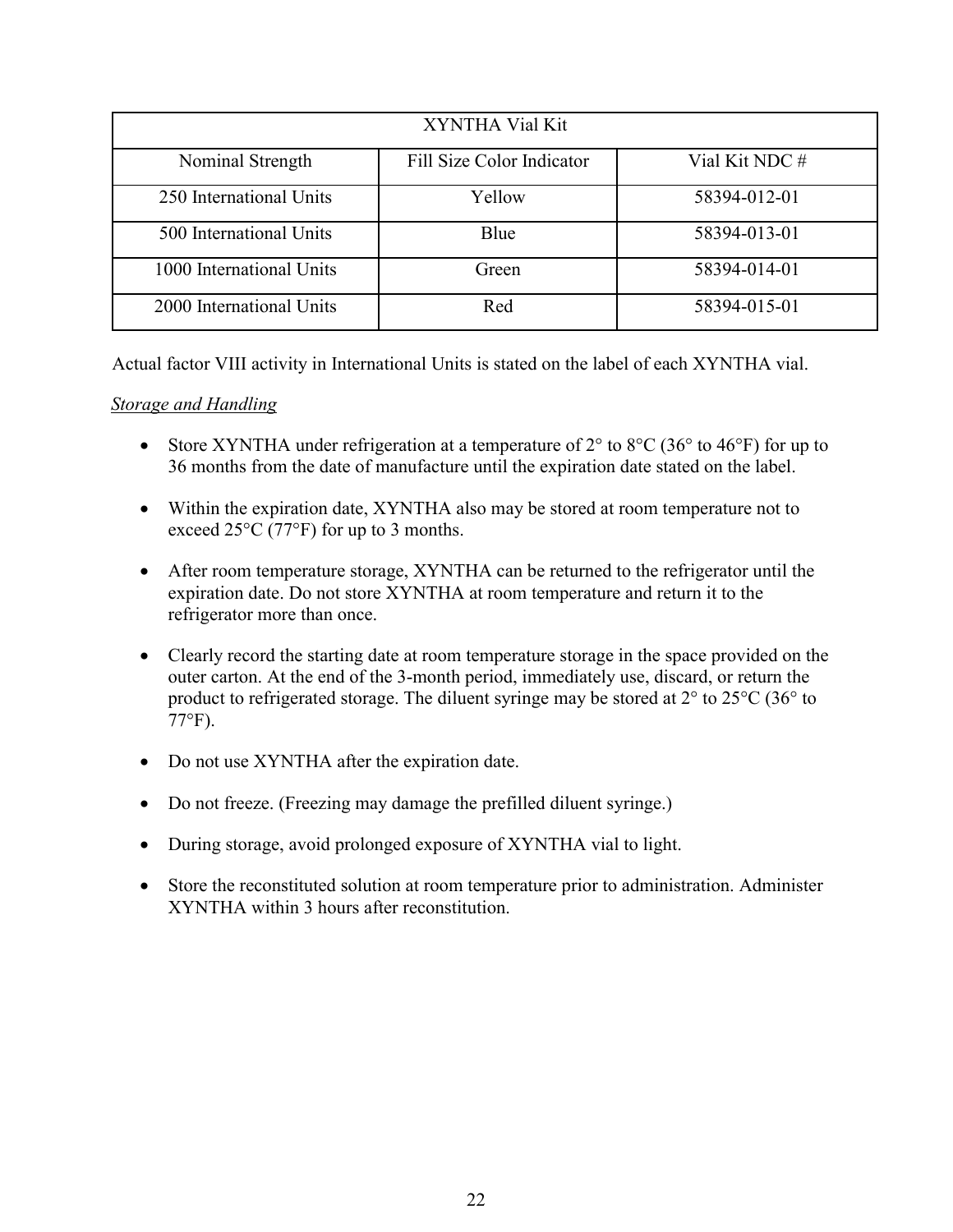# **17 PATIENT COUNSELING INFORMATION**

Advise patients to:

- read the FDA-approved patient labeling (Patient Information and Instructions for Use).
- report any adverse reactions or problems that concern them when taking XYNTHA to their healthcare provider.
- discontinue use of the product, call their healthcare provider, and go to the emergency department if any allergic-type hypersensitivity reactions occur. Inform patients of the early signs of hypersensitivity reactions (including hives [rash with itching]), generalized urticaria, tightness of the chest, wheezing, hypotension) and anaphylaxis.
- contact their healthcare provider if they experience a lack of a clinical response to factor VIII replacement therapy, as this may be a manifestation of an inhibitor.
- notify their healthcare provider if they become pregnant or intend to become pregnant during therapy, or if they are breastfeeding.

## **FDA-Approved Patient Labeling**

## **Patient Information**

# **XYNTHA**® /**ZIN**-tha/ **[Antihemophilic Factor (Recombinant)]**

Please read this patient information carefully before using XYNTHA and each time you get a refill. There may be new information. This leaflet does not take the place of talking with your healthcare provider about your medical problems or your treatment.

## **What is XYNTHA?**

XYNTHA is an injectable medicine that is used to help control and reduce bleeding in people with hemophilia A. Hemophilia A is also called classic hemophilia. Your healthcare provider may give you XYNTHA when you have surgery.

XYNTHA is not used to treat von Willebrand's disease.

## **What should I tell my healthcare provider before using XYNTHA?**

Tell your healthcare provider about all of your medical conditions, including if you:

- have any allergies, including allergies to hamsters.
- are pregnant or planning to become pregnant. It is not known if XYNTHA may harm your unborn baby.
- are breastfeeding. It is not known if XYNTHA passes into your milk and if it can harm your baby.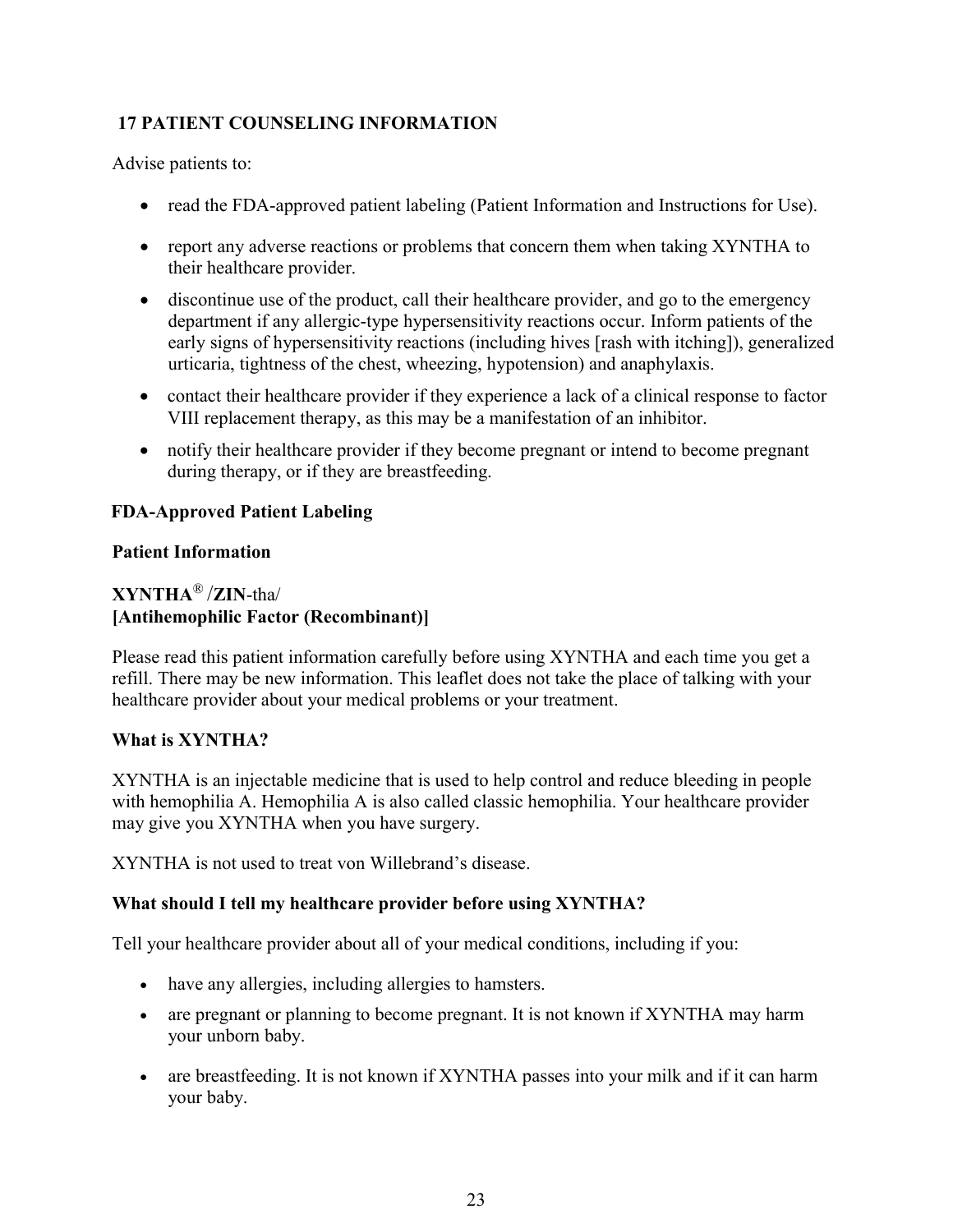Tell your healthcare provider about all of the medicines you take, including all prescription and non-prescription medicines, such as over-the-counter medicines, supplements, or herbal remedies.

## **How should I infuse XYNTHA?**

## **Step-by-step instructions for infusing with XYNTHA are provided at the end of this leaflet.**

The steps listed below are general guidelines for using XYNTHA. Always follow any specific instructions from your healthcare provider. If you are unsure of the procedures, please call your healthcare provider before using.

## **Call your healthcare provider right away if bleeding is not controlled after using XYNTHA.**

Call your healthcare provider right away if you take more than the dose you should take.

Talk to your healthcare provider before traveling. Plan to bring enough XYNTHA for your treatment during this time.

## **What are the possible side effects of XYNTHA?**

Call your healthcare provider or go to the emergency department right away if you have any of the following symptoms because these may be signs of a serious allergic reaction:

- wheezing
- difficulty breathing
- chest tightness
- turning blue (look at lips and gums)
- fast heartbeat
- swelling of the face
- faintness
- rash
- hives

Common side effects of XYNTHA are

- headache
- joint pain
- fever
- $\bullet$  cough
- vomiting
- diarrhea
- weakness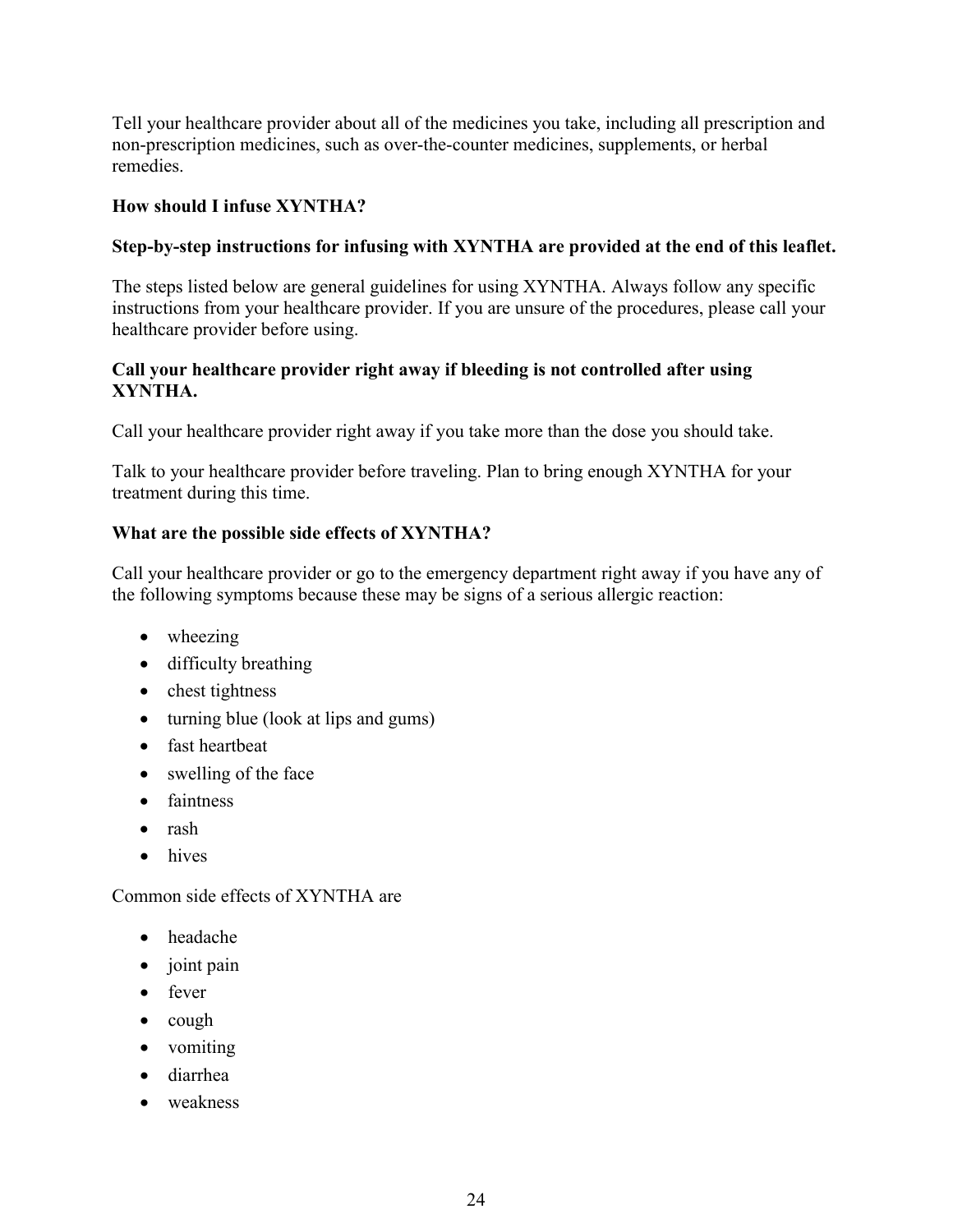Your body can make antibodies against XYNTHA (called "inhibitors") that may stop XYNTHA from working properly. Your healthcare provider may need to take blood tests from time to time to monitor for inhibitors.

Talk to your healthcare provider about any side effect that bothers you or that does not go away. You may report side effects to FDA at 1-800-FDA-1088.

#### **How should I store XYNTHA?**

Store XYNTHA in the refrigerator at 36° to 46°F (2° to 8°C). Store the diluent syringe at 36° to 77°F (2° to 25°C).

Do not freeze.

Protect from light.

XYNTHA can last at room temperature (below 77°F) for up to 3 months. If you store XYNTHA at room temperature, carefully write down the date you put XYNTHA at room temperature, so you will know when to either put it back in the refrigerator, use it immediately, or throw it away. There is a space on the carton for you to write the date.

If stored at room temperature, XYNTHA can be returned one time to the refrigerator until the expiration date. Do not store at room temperature and return it to the refrigerator more than once. Throw away any unused XYNTHA after the expiration date.

Infuse XYNTHA within 3 hours of reconstitution. You can keep the reconstituted solution at room temperature before infusion for up to 3 hours. If you have not used it in 3 hours, throw it away.

Do not use reconstituted XYNTHA if it is not clear to slightly opalescent and colorless.

Dispose of all materials, whether reconstituted or not, in an appropriate medical waste container.

#### **What else should I know about XYNTHA?**

Medicines are sometimes prescribed for purposes other than those listed here. Talk to your healthcare provider if you have any concerns. You can ask your healthcare provider for information about XYNTHA that was written for healthcare professionals.

Do not share XYNTHA with other people, even if they have the same symptoms that you have.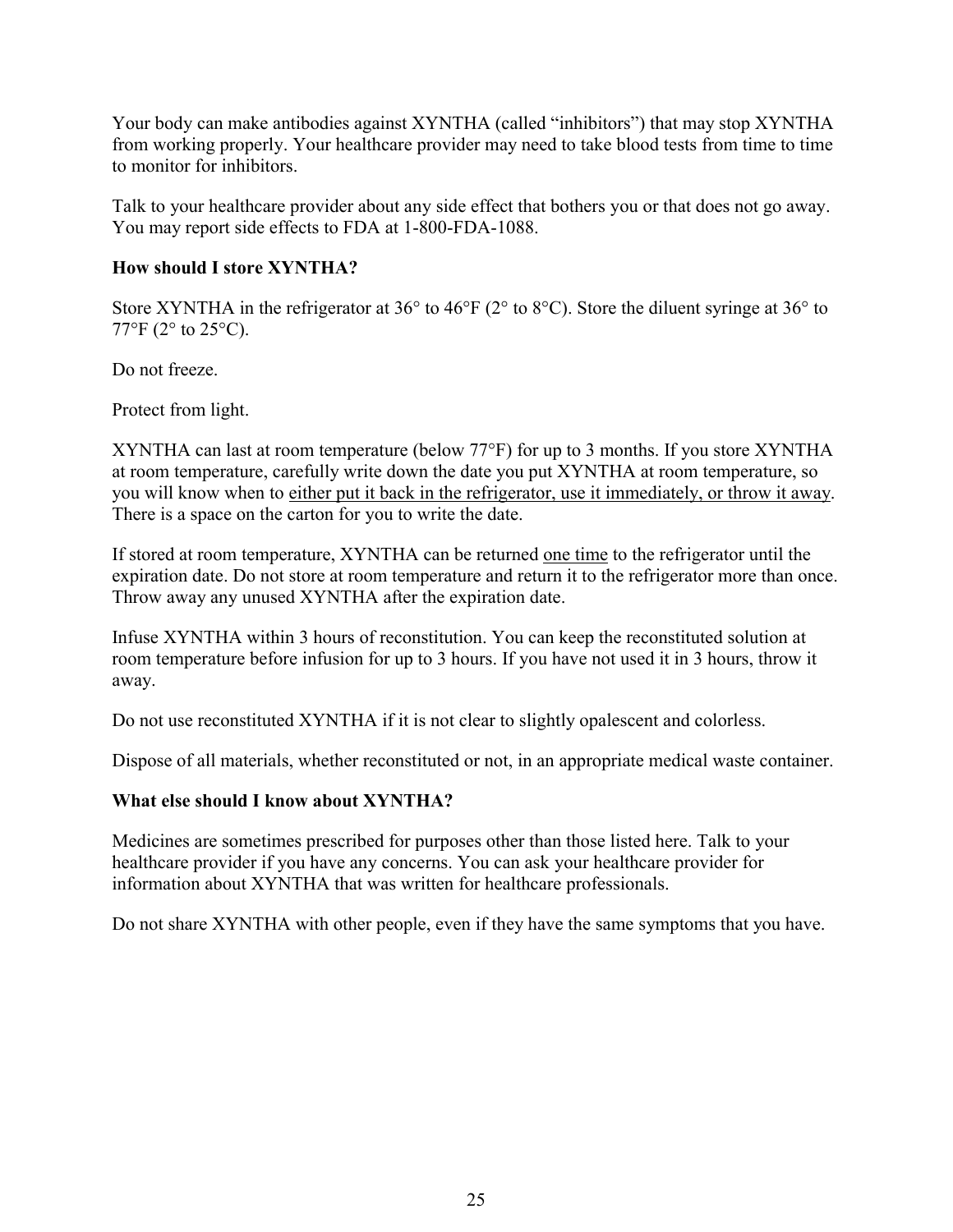#### **Instructions for Use**

## **XYNTHA**® /**ZIN**-tha/ **[Antihemophilic Factor (Recombinant)]**

XYNTHA is supplied as a lyophilized powder. Before you can infuse it (intravenous injection), you must reconstitute the powder by mixing it with the liquid diluent supplied. The liquid diluent is 0.9% sodium chloride.

Reconstitute and infuse XYNTHA using the infusion set, diluent, syringe, and adapter provided in this kit. Please follow the directions below for the proper use of this product.

## **PREPARATION AND RECONSTITUTION OF XYNTHA**

#### **Preparation**

- 1. Always wash your hands before doing the following steps.
- 2. Keep everything clean and germ-free while you are reconstituting XYNTHA.
- 3. Once the vials are open, finish reconstituting XYNTHA as soon as possible. This will help to keep them germ-free.
- 4. For additional instructions on the use of a XYNTHA Vial Kit and a XYNTHA SOLOFUSE kit, see detailed information provided after the **INFUSION OF XYNTHA**  section.

## **Reconstitution**

**Note:** If you use more than one vial of XYNTHA for each infusion, reconstitute each vial according to steps 1 through 11.

- 1. Let the XYNTHA vial and the prefilled diluent syringe reach room temperature.
- 2. Remove the plastic flip-top cap from the XYNTHA vial to show the center part of the rubber stopper.



- 3. Wipe the top of the vial with the alcohol swab provided, or use another antiseptic solution, and allow to dry. After cleaning, do not touch the rubber stopper with your hand or allow it to touch any surface.
- 4. Peel back the cover from the clear plastic vial adapter package. **Do not remove the adapter from the package.**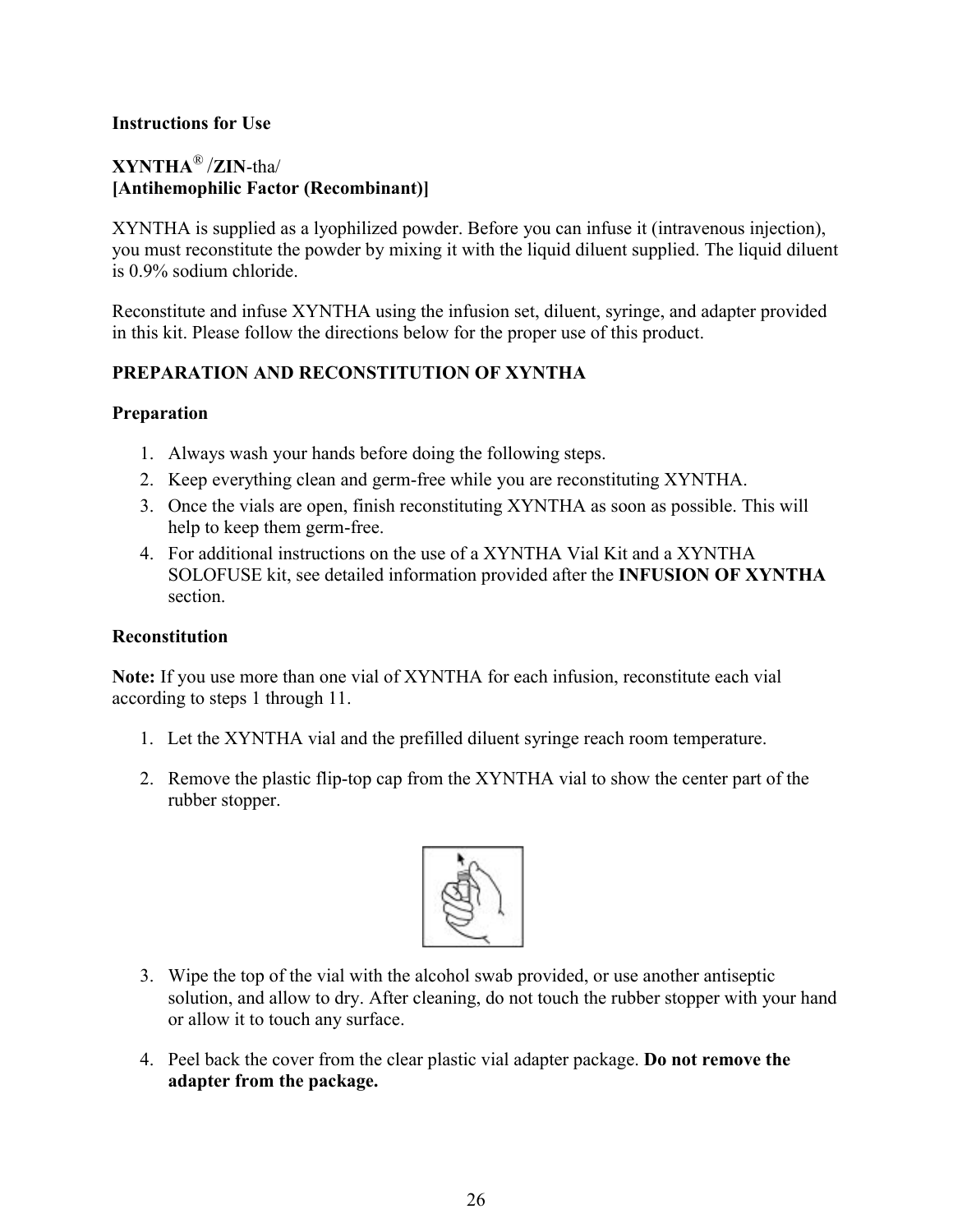5. Place the XYNTHA vial on a flat surface. While holding the adapter in the package, place the vial adapter over the XYNTHA vial. Press down firmly on the package until the adapter snaps into place on top of the vial, with the adapter spike going into the vial stopper.



6. Grasp the plunger rod as shown in the picture below. Do not touch the shaft of the plunger rod. Attach the threaded end of the plunger rod to the diluent syringe plunger by pushing and turning firmly.



7. Break off the tamper-resistant, plastic tip cap from the diluent syringe by snapping the perforation of the cap. Do not touch the inside of the cap or the syringe tip. The diluent syringe may need to be recapped (if reconstituted XYNTHA is not used immediately), so place the cap on its top on a clean surface in a spot where it will stay clean.



8. Lift the package cover away from the adapter and throw the package away.

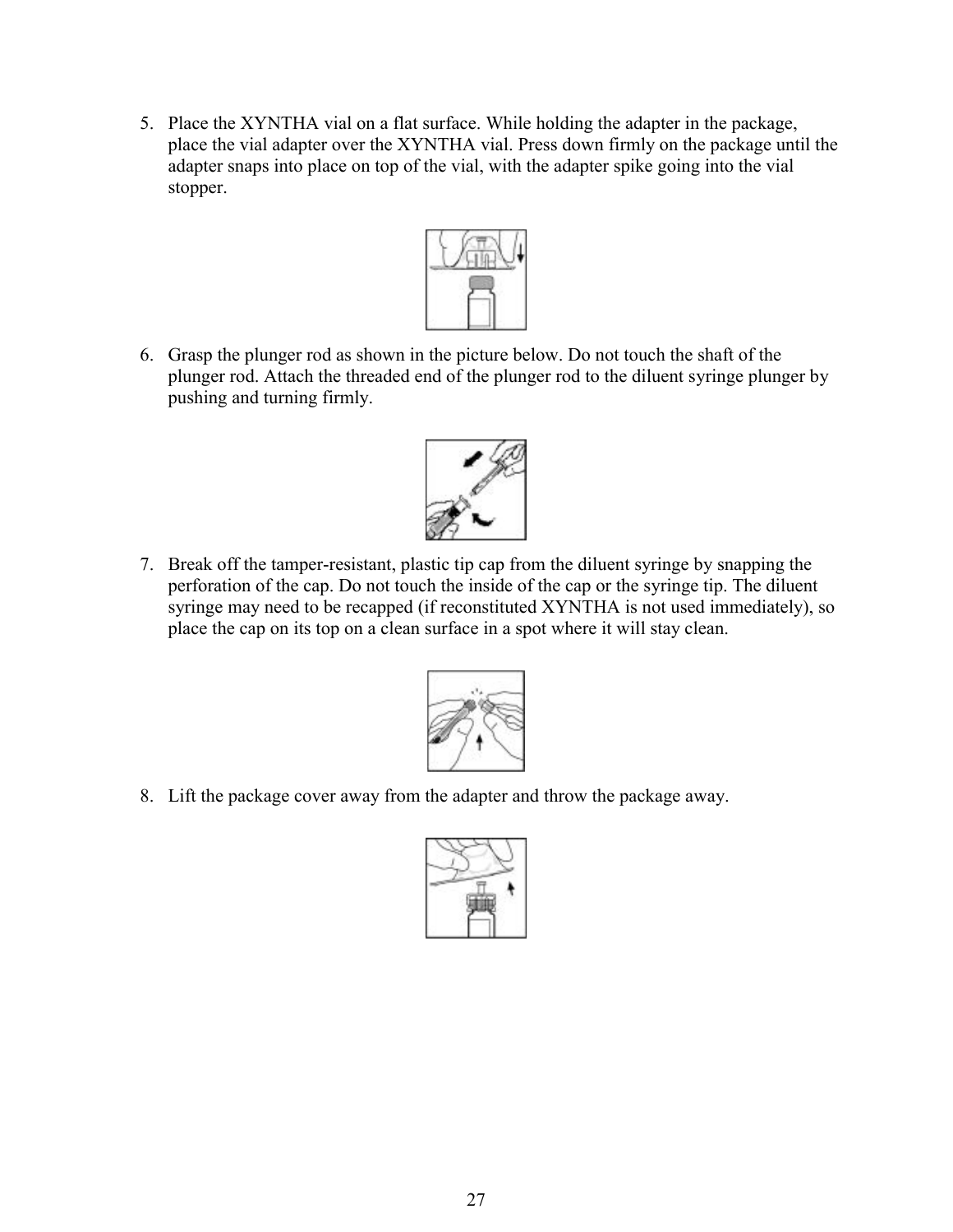9. Place the XYNTHA vial on a flat surface. Connect the diluent syringe to the vial adapter by inserting the tip of the syringe into the adapter opening while firmly pushing and turning the syringe clockwise until the connection is secured.



10. Slowly push the plunger rod to inject all the diluent into the XYNTHA vial.



11. With the syringe still connected to the adapter, **gently** swirl the contents of the vial until the powder is dissolved.

#### **Look carefully at the final solution. The solution should be clear to slightly opalescent and colorless. If it is not, throw away the solution and use a new kit.**

12. Make sure the syringe plunger rod is still fully pressed down, then turn over the XYNTHA vial. Slowly pull the solution into the syringe. Turn the syringe upward again and remove any air bubbles by gently tapping the syringe with your finger and slowly pushing air out of the syringe.

If you reconstituted more than one vial of XYNTHA, remove the diluent syringe from the vial adapter and leave the vial adapter attached to the XYNTHA vial. Quickly attach a separate large luer lock syringe and pull the reconstituted solution as instructed above. Repeat this procedure with each vial in turn. Do not detach the diluent syringe or the large luer lock syringe until you are ready to attach the large luer lock syringe to the next vial adapter.



13. Remove the syringe from the vial adapter by gently pulling and turning the syringe counterclockwise. Throw away the empty XYNTHA vial with the adapter attached.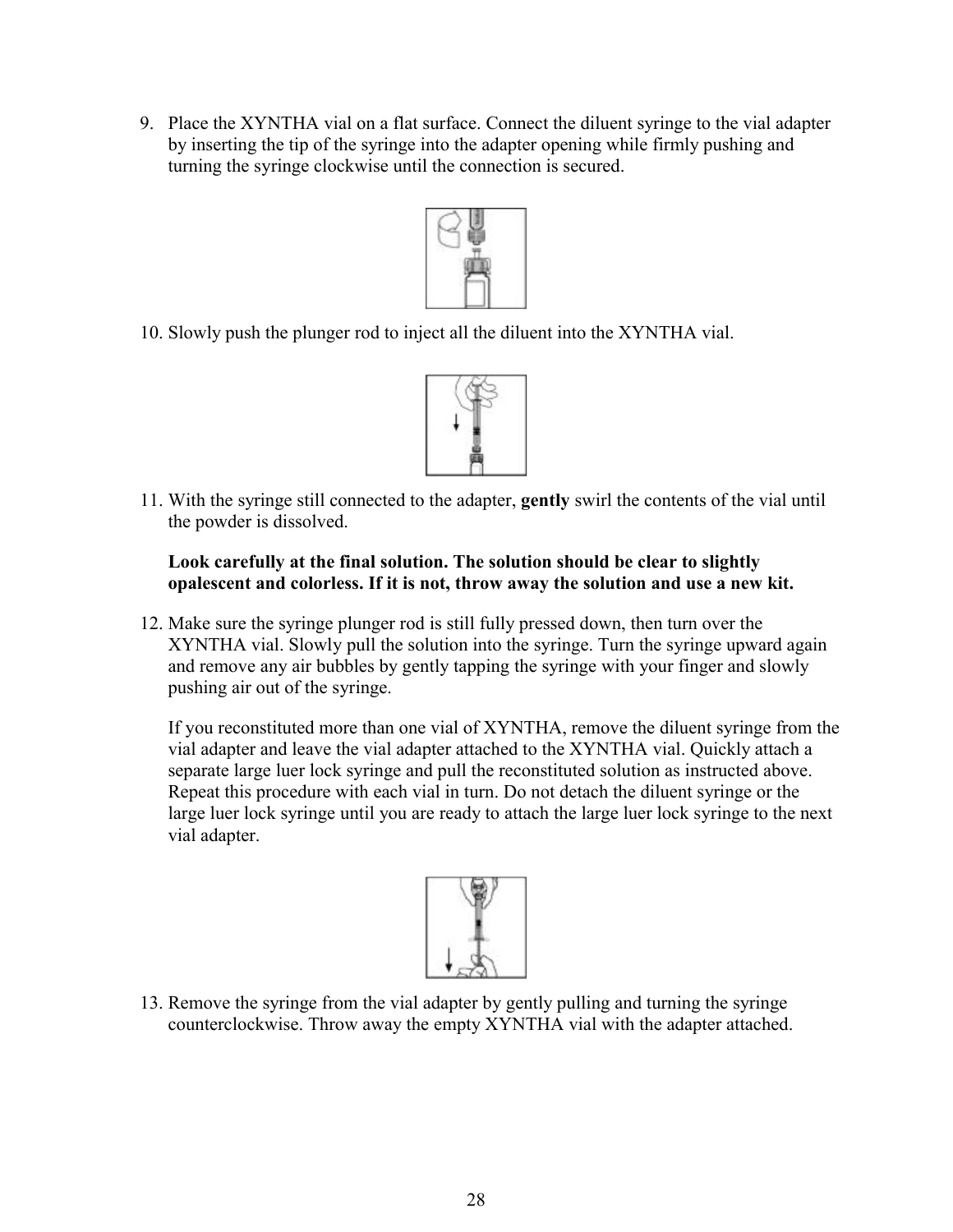**Note:**

- If you are not using the solution right away, carefully replace the syringe cap. Do not touch the syringe tip or the inside of the cap.
- Infuse XYNTHA solution within 3 hours after reconstitution. The reconstituted solution may be kept at room temperature for up to 3 hours prior to infusion. If you have not used it in 3 hours, throw it away.

## **INFUSION OF XYNTHA**

Your healthcare provider will teach you how to infuse XYNTHA yourself. Once you learn how to do this, you can follow the instructions in this insert.

Before XYNTHA can be infused, you must reconstitute it as instructed above in the **PREPARATION AND RECONSTITUTION OF XYNTHA** section.

After reconstitution, be sure to look carefully at the XYNTHA solution. The solution should be clear to slightly opalescent and colorless. If it is not, throw away the solution and use a new kit.

Use the infusion set included in the kit to infuse XYNTHA. Do not infuse XYNTHA in the same tubing or container with other medicines.

- 1. Attach the syringe to the luer end of the provided infusion set tubing.
- 2. Apply a tourniquet and prepare the injection site by wiping the skin well with an alcohol swab provided in the kit.



- 3. Remove the protective needle cover and insert the butterfly needle of the infusion set tubing into your vein as instructed by your healthcare provider. Remove the tourniquet. Verify proper needle placement.
- 4. Infuse the reconstituted XYNTHA product over several minutes. Your comfort level should determine the rate of infusion.

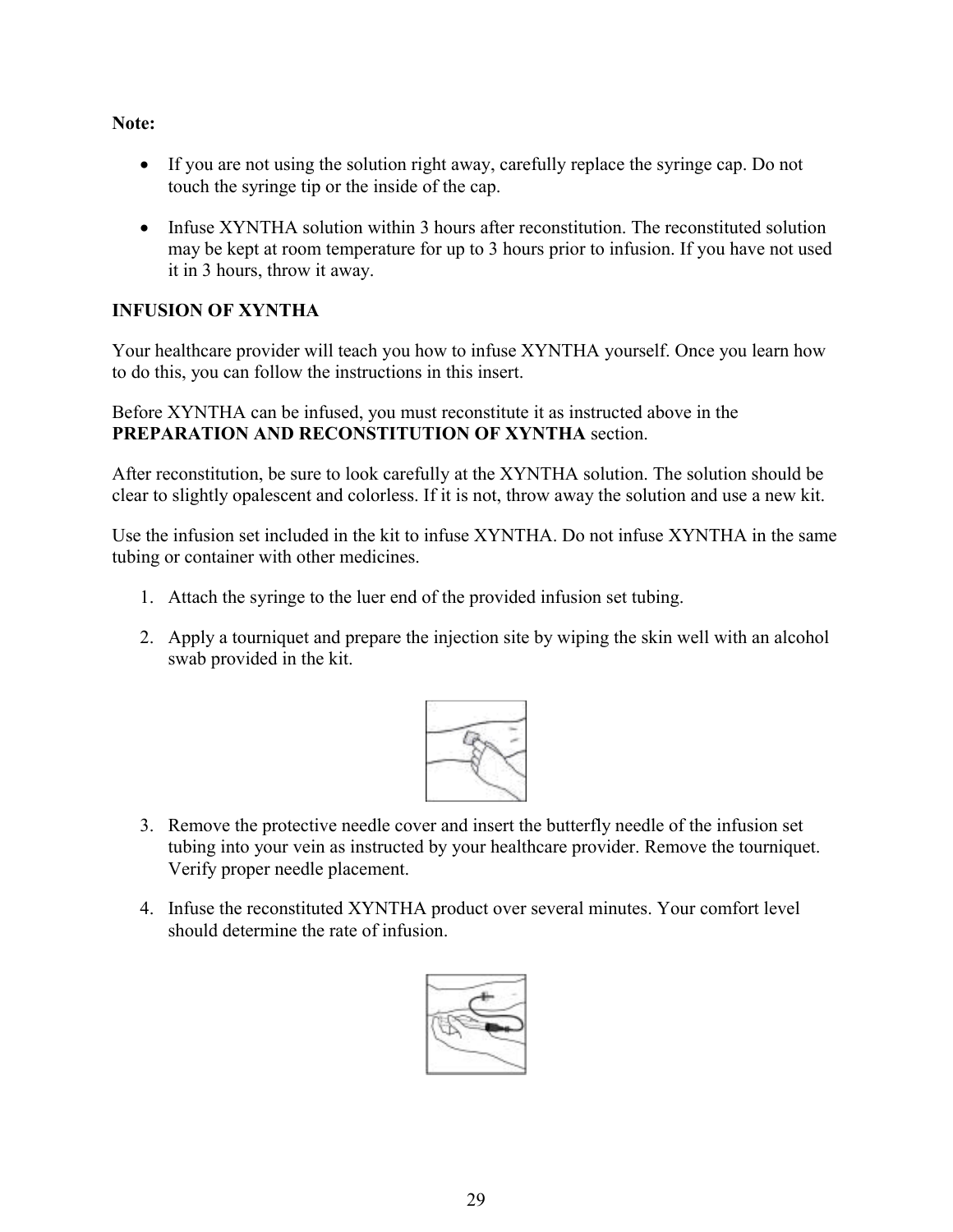5. After infusing XYNTHA, remove the infusion set and throw it away. The amount of liquid left in the infusion set will not affect your treatment.

#### **Note:**

• Dispose of all unused solution, the empty vial(s), and other used medical supplies in an appropriate container.



• It is a good idea to record the lot number from the XYNTHA vial label every time you use XYNTHA. You can use the peel-off label found on the vial to record the lot number.

## **ADDITIONAL INSTRUCTIONS**

XYNTHA is also supplied in kits that have both the XYNTHA powder and the diluent within single-use prefilled dual-chamber syringes, called XYNTHA SOLOFUSE.

If you use one XYNTHA vial and one of XYNTHA SOLOFUSE for the infusion, reconstitute the XYNTHA vial and the XYNTHA SOLOFUSE according to the specific directions for that respective product kit. Use a separate 10 milliliter or larger luer lock syringe (not included in this kit) to draw back the reconstituted contents of the XYNTHA vial and XYNTHA SOLOFUSE.

## **Use of a XYNTHA Vial Kit with a XYNTHA SOLOFUSE Kit**

These instructions are for the use of only one XYNTHA vial kit and one XYNTHA SOLOFUSE Kit. For further information, please contact your healthcare provider or call the Medical Information Department at Wyeth Pharmaceuticals, 1-800-438-1985.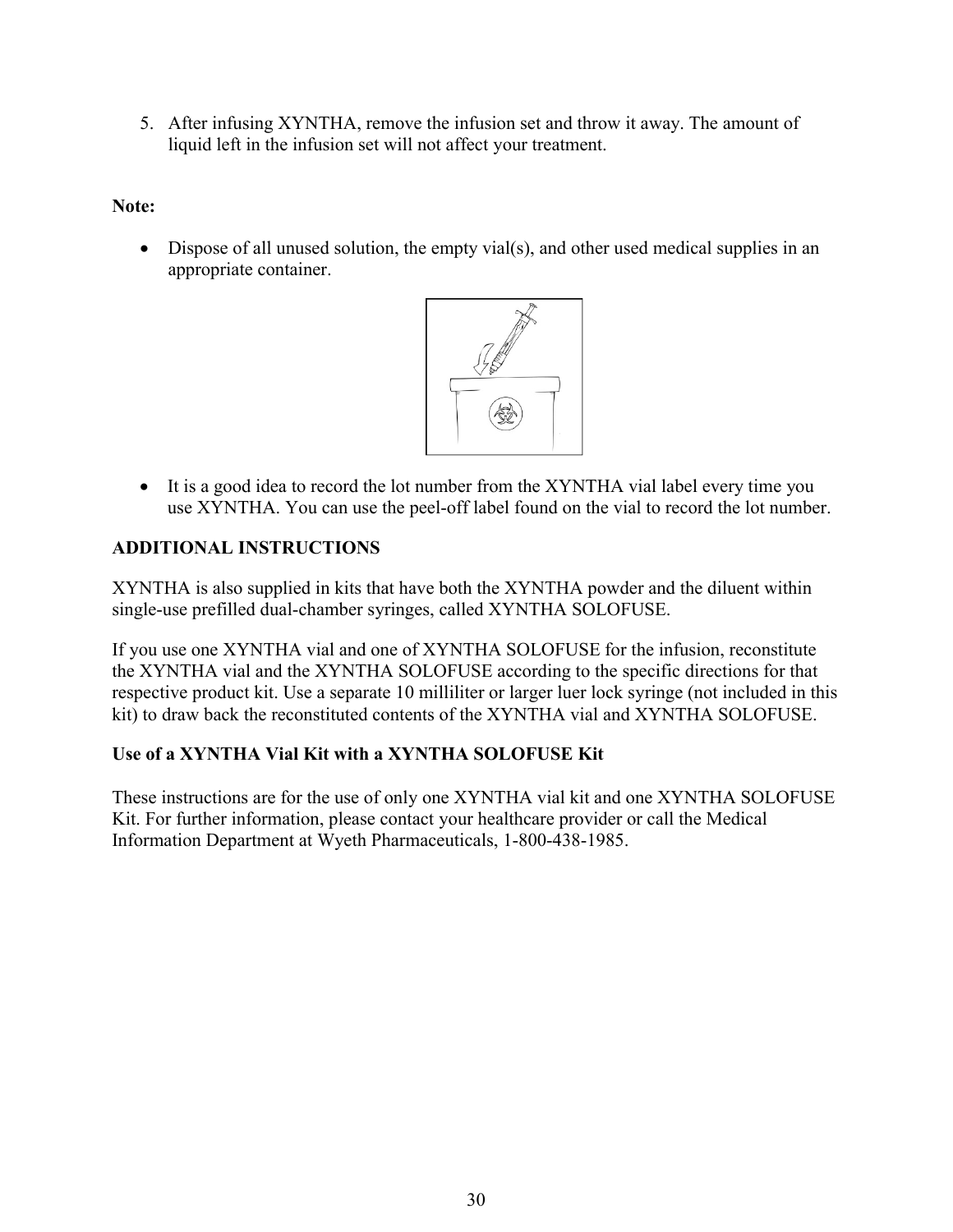1. Reconstitute the XYNTHA vial using the instructions described in **PREPARATION AND RECONSTITUTION OF XYNTHA** section. Detach the empty diluent syringe from the vial adapter by gently turning and pulling the syringe counterclockwise, leaving the contents in the XYNTHA vial with the vial adapter in place.



2. Reconstitute the XYNTHA SOLOFUSE using the instructions included with the kit, remembering to remove most, but not all, of the air from the syringe.



3. After removing the protective blue vented cap, connect the XYNTHA SOLOFUSE to the vial adapter by inserting the tip into the adapter opening while firmly pushing and turning the syringe clockwise until secured.

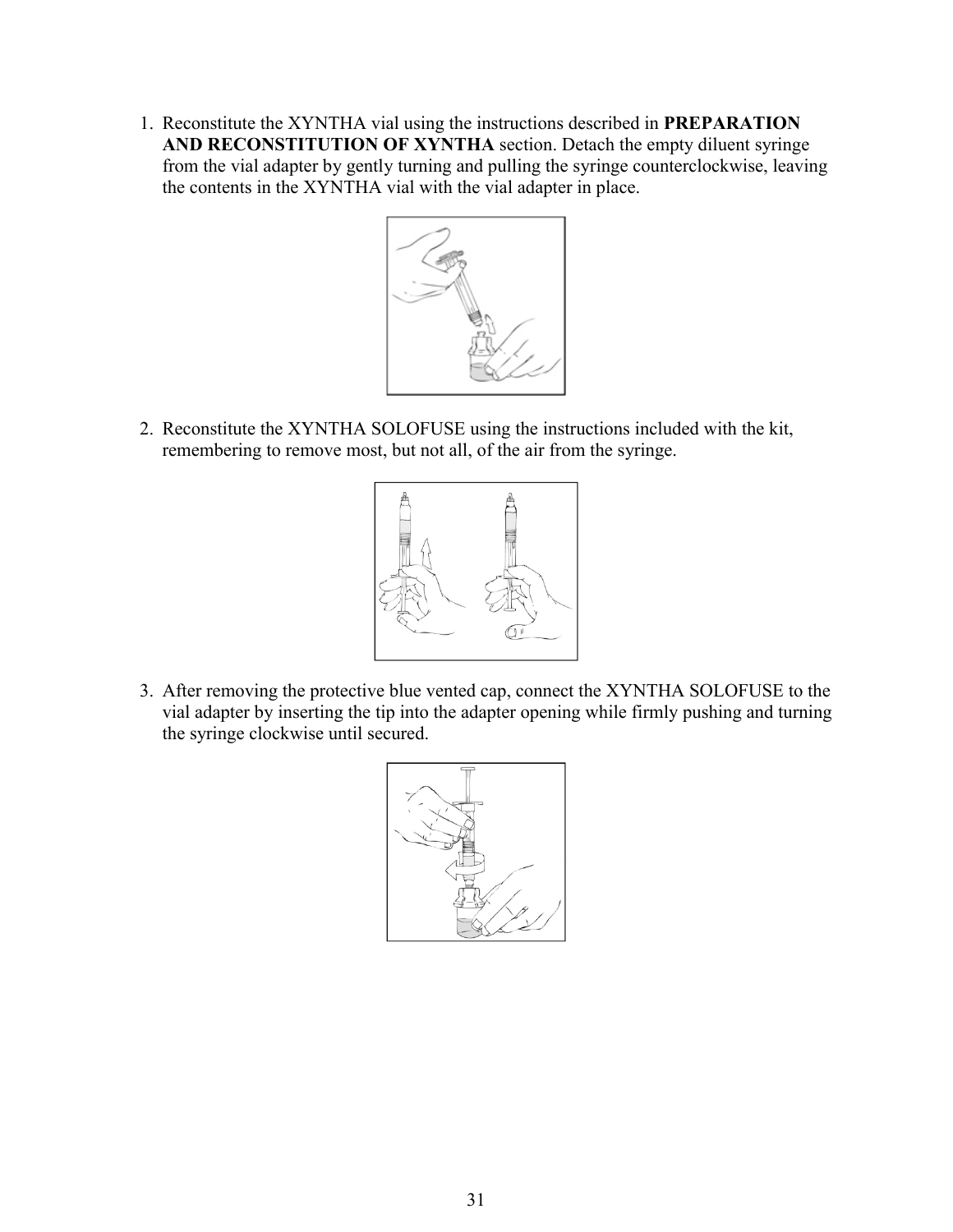4. Slowly depress the plunger rod of the XYNTHA SOLOFUSE until the contents empty into the XYNTHA vial. The plunger rod may move back slightly after release.



5. Detach the empty XYNTHA SOLOFUSE from the vial adapter and throw it away.

If the syringe turns without detaching from the vial adapter, grasp the white collar and turn.



6. Connect a sterile 10 milliliter or larger luer lock syringe to the vial adapter. You may want to inject some air into the XYNTHA vial to make withdrawing the vial contents easier.